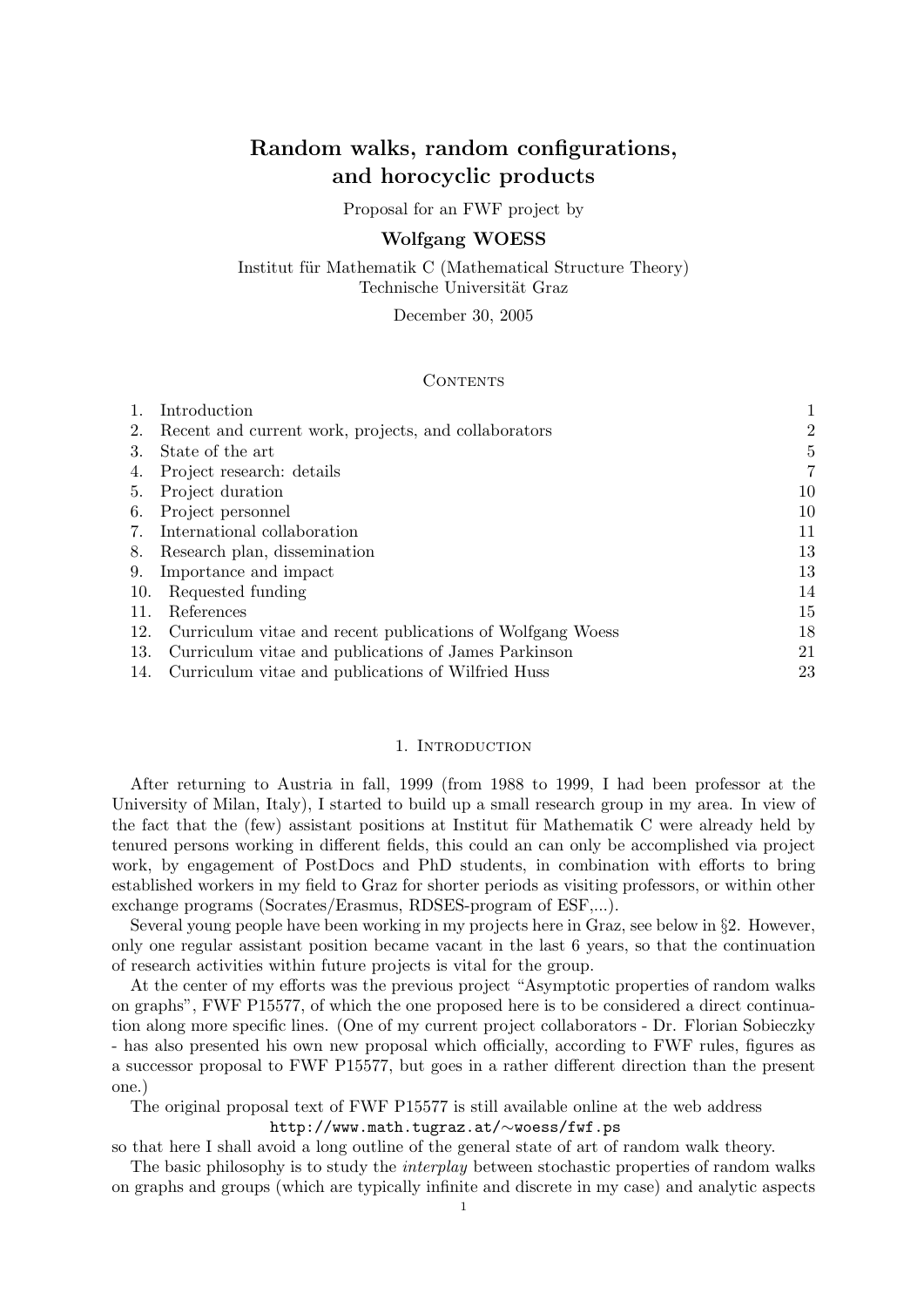on one hand, and the geometric, algebraic, or combinatorial features of the state spaces on which these random walks evolve.

While FWF P15577 had a rather general nature and a variety of proposed sub-themes of research, my plan for the next future is to study in detail the following three themes:

- (1) Lamplighter random walks (random walks on wreath products), in particular on trees and other "non-amenable" structures;
- (2) internal diffusion limited aggregation on non-homogeneous graphs;
- (3) horocyclic products of structures other than trees.

The first two items could be circumscribed by the appealing title "random configurations driven by random walks", while it needs some additional explanation why and how the third item is related with this title, and in particular, with "lamplighters". More details will be given below in §4.

### 2. Recent and current work, projects, and collaborators

More or less at the same time as FWF P15577, I managed to obtain funding for two more projects, each one for a single PostDoc: one was the FWF Schrödinger return fellowship Nr. R2Mat "Spectral Problems and Noncommutative Probability Theory", held by Dr. Franz Lehner 2001–2004, and the other one was the EU Marie Curie PostDoc fellowship HPMF-CT-2002-02137 held by Dr. Sara Brofferio 2003–2004 (Sara has now a Maître de Conference position at Univ. Paris-Orsay).

An overview over these and related activities at Insitut für Mathematik C can be found in the enclosed report entitled

# "Activities at Institut für Mathematik C since September 1, 1999".

In the sequel, I'll refer to this as MathCreport.

On the scientific level, it is not reasonable to describe the progress of these projects completely separated from each other. Thus, the following short review is a presentation of the collaborators in those three projects along with an outline of their work, referring to the reference list at the end of MathCreport.

Dr. Franz Lehner obtained his Ph.D. at Univ. Paris 6 under the supervision of Gilles Pisier. He works in free probability theory, which is close to my own research interests in view of the link with the study of random walks on free products of groups (in an old paper, I anticipated Voiculescu's famous formula for the free sum of random variables in the specific context of random walks). Lehner's main achievements concern the application of free probability to the study of spectra of convolution operators, and the development of the theory of cumulants within the non-commutative framework. See references [15], [26], [27], [28], [36] and [37] in *MathCreport.* Lehner has now a regular assistant position at Institut für Mathematik C and has recently obtained his "Habilitiation".

Dr. Sara Brofferio was my master student at Univ. Milano and then went to Univ. Paris 6, where she completed her PhD (advisor: the late Martine Babillot). She then came to Graz as a PostDoc, first within the FWF Project P15577. Subsequently, she was awarded the EU Marie Curie fellowship HPMF-CT-2002-02137 at Graz. Her precious presence at Graz was a major input for a lively research environment. Her achievements during the stay at Graz concern random walks on "affine" groups on one hand, and random walks on the lamplighter group (and DL-graphs) on the other, and last but not least, on internal diffusion limited aggregation on groups with exponential growth. See references  $[9]$ ,  $[11]$ ,  $[18]$ ,  $[22]$ ,  $[29]$ ,  $[30]$ ,  $[39]$  in *MathCreport*.

Recall that the funding of FWF P15577 corresponded to one PostDoc and one PhD position. After Sara moved to the Curie fellowship, the vacant PostDoc position was first held by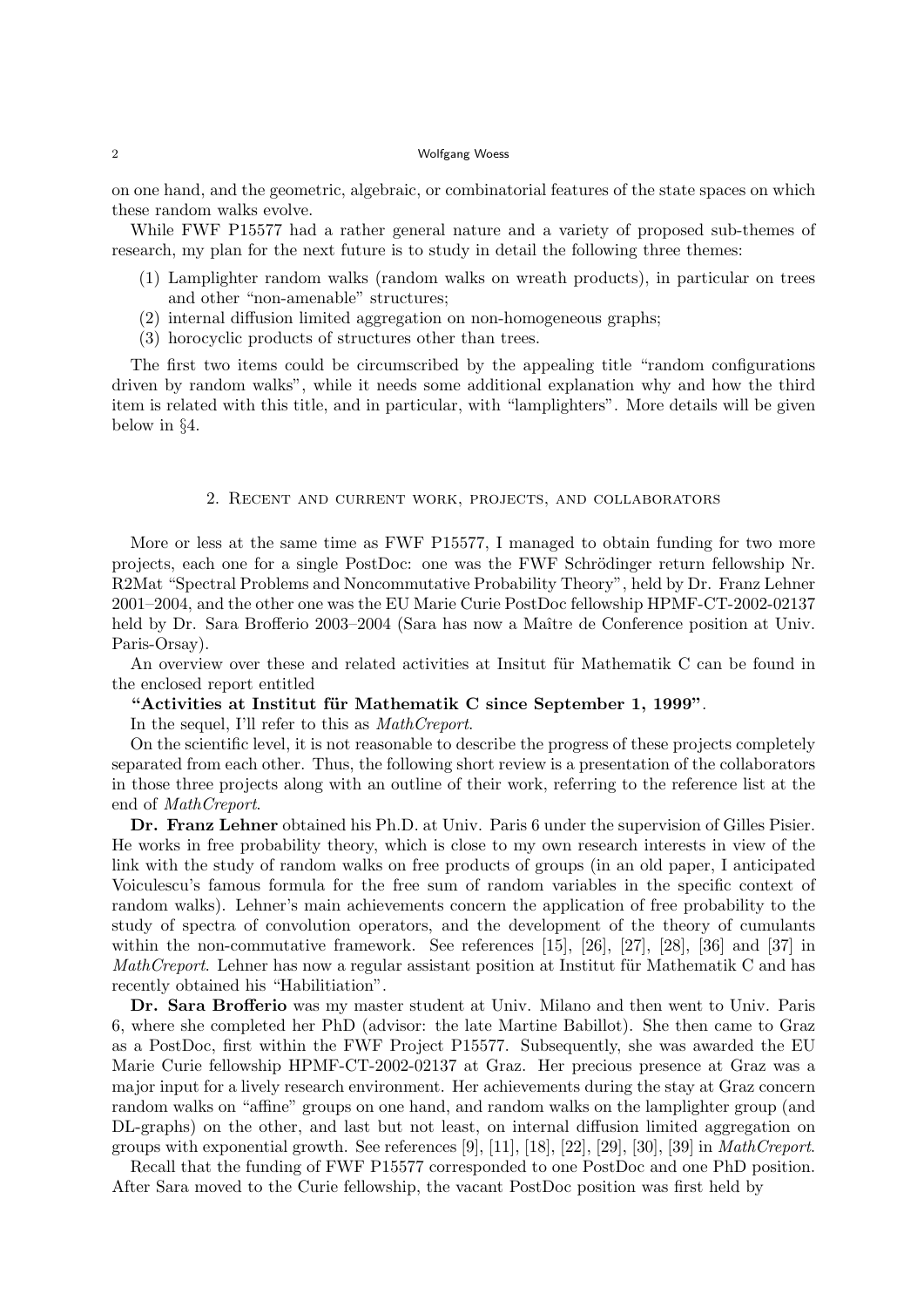Dr. Ronald Ortner. Ortner had done his PhD at Salzburg University (advisor: Johann Linhart) in Discrete Geometry and then worked in the Industry for a year before coming to Graz. He occupied a half assistant position at TU Graz plus a half PostDoc position within FWF P15577 in the academic year 2002/03. Thereafter he accepted an offer for a 6 year assistant at Montanuniversität Leoben. He concluded work on cogrowth and non-backtracking random walks, see [16] in *MathCreport*.

During the search of a successor, I decided to admit a small shift in the topics towards the inclusion of more Harmonic Analysis, the reason being that there was an excellent candidate, namely

Dr. Markus Neuhauser. He had done his PhD at Munich University under the supervision of Bachir Bekka and G¨unter Schlichting on Kazdhan's property T. Thereafter he had held a PostDoc Position at Univ. Neuchatel (with Alain Valette) before coming to Graz in fall, 2003. He now (since October, 2005) holds an assistant position at Universität Göttingen. Besides continuing his work on property  $T$ , he collaborated with A. Karlsson (Stockholm) on a conjecture of Bass (geometric group theory) and on heat kernels and zeta identities on cyclic groups, all topics with an obvious link with, resp. importance for the study of random walks. See references [12], [14], [19], [23] in MathCreport.

In addition, Neuhauser and I are still continuing work on a long and substantial paper with the title "Horocyclic porducts of trees", see reference [5] in MathCreport. This is joint work with Dr. Laurent Bartholdi (Lausanne), who is one of the external collaborators of FWF P15577. In a previous paper ([20] in MathCreport), Bartholdi and I had obtained a detailed understanding of the spectrum of random walk operators on lamplighter groups and Diestel-Leader graphs. The latter are horocyclic products of two trees, and the three of us are now studying horocyclic products of an arbitrary number of trees. This involves a number of different aspects: the description of the full automorphism groups of those graphs, the question when one of these graphs is a Cayley graph of some fintely generated group and how this group is related to "lamplighters", properties of those groups like homotopy, presentation and growth function, spectrum of random walk operators and asymptotics of transition probabilities, and the Poisson boundary of random walk.

This work of mine with Bartholdi and Neuhauser, together with the paper [18] (in MathCreport) with Brofferio, are for me the most satisfactory outcomes of FWF P15577 ([18] is also shared by Sara's Curie fellowship), since there the strong interplay between structure theory and random walks plays a major role. A continuation of this line of research is also one of the main ingredients of the present proposal.

Dr. Elmar Teufl has been a close collaborator ever since I came to Graz, first as a "Studienassistent" (tutor) and then on a 50% assistant employment, while working on his PhD thesis under the supervision of P. M. Grabner. His main research interests concern the applicaton of methods from complex function theory (iteration theory, singularity analysis) to random walk questions on fractal graphs, see [25] in MathCreport. After finishing PhD and Civil Service, Dr. Teufl has held a 50% PostDoc position within FWF P15577 from April through September, 2005. He has gone to Bielefeld University with a EU Curie fellowship in December, 2005, where – also due to some "diplomacy" by myself – he is collaborating with Prof. Alexander Grigoryan (who has just moved from Imperial College to Bielefeld; indeed, Teufl's fellowship first was for Imperial College). Teufl is about to conclude two papers that are attributed to FWF P15577, [3] and [4] in MathCreport, regarding random walks and additional features of trees, resp. graphs, with self-similarity properties.

Regarding the proposed PhD position within FWF P15577, this had been intended for Mr. Wilfried Huss, who at the time of the proposal for FWF P15577 was about to start to work on his master thesis ("Diplomarbeit"). However, due to health problems, this work was delayed.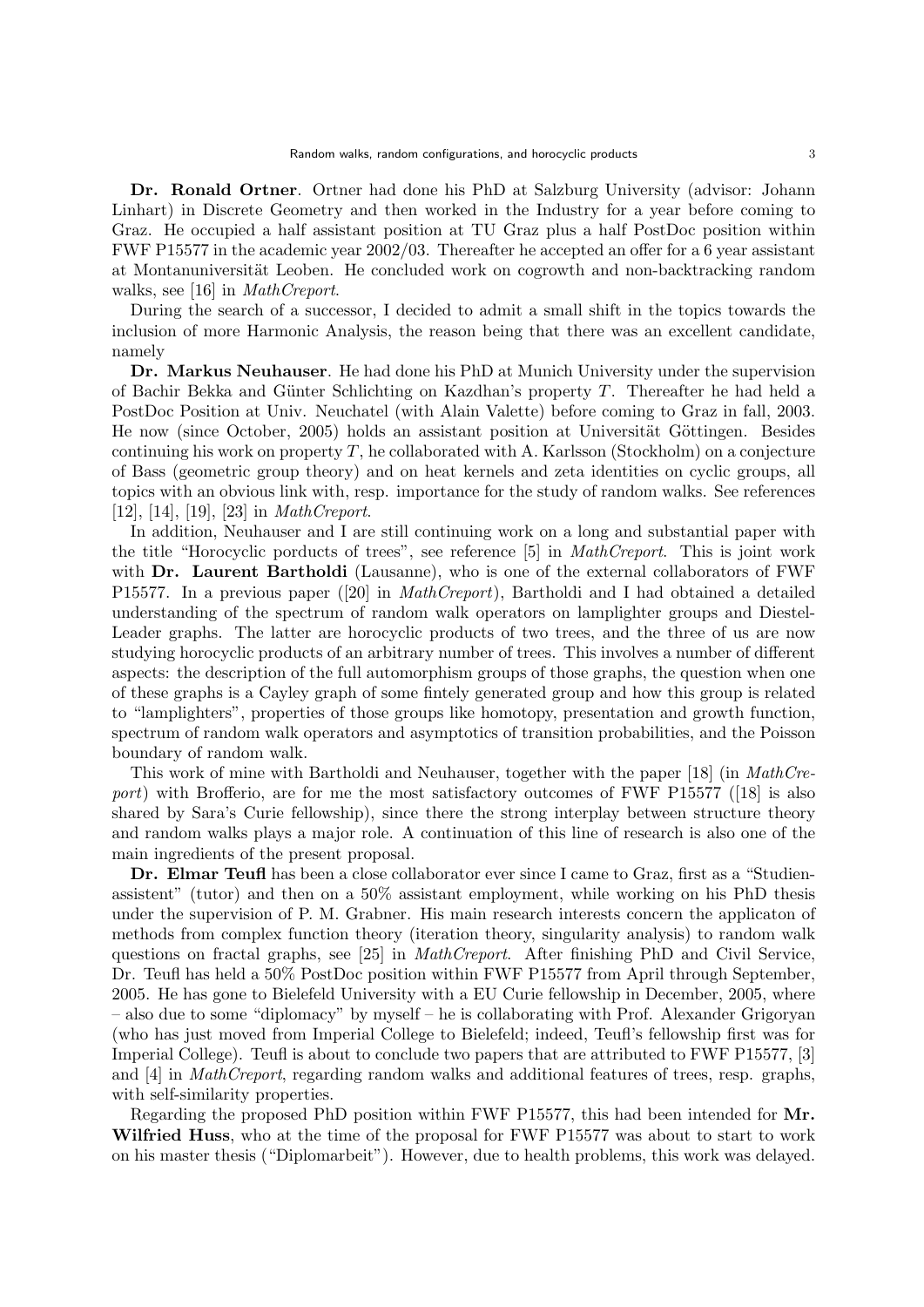In the meantime, Mr. Huss has finished an excellent master thesis on "Internal Diffusion Limited Aggregation", containing in particular new experimental results regarding this process on trees with finitely many cone types, which is the subject of a publication in preparation, [1] in MathCreport, funded by a 2months' research grant of TU Graz after Huss has been awarded his Dipl.Ing. ( $\equiv$  master) degree with honours.

When the abovementioned delay became clear, the remaining project period appeared insufficient for employing a different PhD student. Also, at about the same time, I managed to obtain funding from TU Graz for another PhD position (involving teaching), now held by Mr. Gilch (see below). Hence I decided, within the freedom granted by FWF in this resepct, to look for other PostDocs to collaborate in FWF P15577. Among several candidates who responded to internet and email postings, there was one who presented himself with an excellent talk:

Dr. Florian Sobieczky had studied Physics at Göttingen, and after a short period in industry, he did a PhD in Mathematics under the supervision of Prof. Hering (Göttingen) while holding a temporary assistant position at TU Berlin. He is a project collaborator in FWF P15577 since October, 2004 (1.9.–31.12.2005 "on leave" in Bochum). He introduced a new topic to my research group, namely the study of random walk on percolation clusters. While originally he had done this on the classical grids, following my suggestion he included arbitrary (unimodular) transitive graphs in his considerations. He has managed to conclude a first paper on this subject, [8] in MathCreport.

This last line of research is going to be reinforced from January to July, 2005, by Dr. Adam Timar, who is about to finish his PhD under the supervision of Russell Lyons at Indiana University (Bloomington). Timar has obtained very interesting results on percolation on nonunimodular graphs and related questions, see e.g. his recent papers [T1, T2, T3]. It is intersting to note that the main result of my paper with SOARDI [S-W] from 1990 has become an important basic ingredient in the study of percolation on transitive graphs, see Benjamini, Lyons, Peres and Schramm [B-L-P-S] as a basic reference. As a matter of fact, the same result also stands at the origin of a good part of my present work on random walks that has been performed within FWF P15577 as well as previously, in particular the papers [5], [11], [13], [17], [18], [20], [21], [22], [30], [38] in MathCreport.

A short word on the external collaborators of FWF P15577, listed on page 2 of MathCreport: all of these persons have visited Graz at least once for a longer stay during the last years. Each of them, and in particular V. A. Kaimanovich and L. Saloff-Coste, have been permantent sources of stimulation and suggestions. A particular success has been the collaboration within FWF P15577 of L. Bartholdi, both in the work [5] and [20] in MathCreport and in the stimulating ideas resulting from discussions on almost all other research questions that we have dealt with.

Completing the picture of young collaborators in my research group, Mr. Lorenz Gilch is currently holding a 4year PhD assistant position, including teaching duties. His research concerns methods for computing the rate of escape of random walks on free products of groups and of lamplighter random walks on homogeneous trees; see [6] and [7] in MathCreport.

At this point, I would also like to briefly mention some of my own work of the recent years that is not all directly part of one of the three projects, but is of course thematically closely related with them. The long (more than 50 pages) paper with **L. Saloff-Coste**, [17] in *MathCreport*, deals with the (delicate) extension of the results of [S-W] to the non-discrete setting where a locally compact group acts co-compactly on a proper metric space: spectral radius and norm of transition operators are related with amenability and unimodularity of the acting group. A sequel to this paper is in preparation, [2] in MathCreport, where we apply these results to diffusion on trees on one hand, and to convolution operators on groups on the other.

Two visits of **D.I. Cartwright** to Graz an one of myself to Sydney resulted in two completely different papers: the very recent [10] regards the averaging operator on the 1-skeleton of a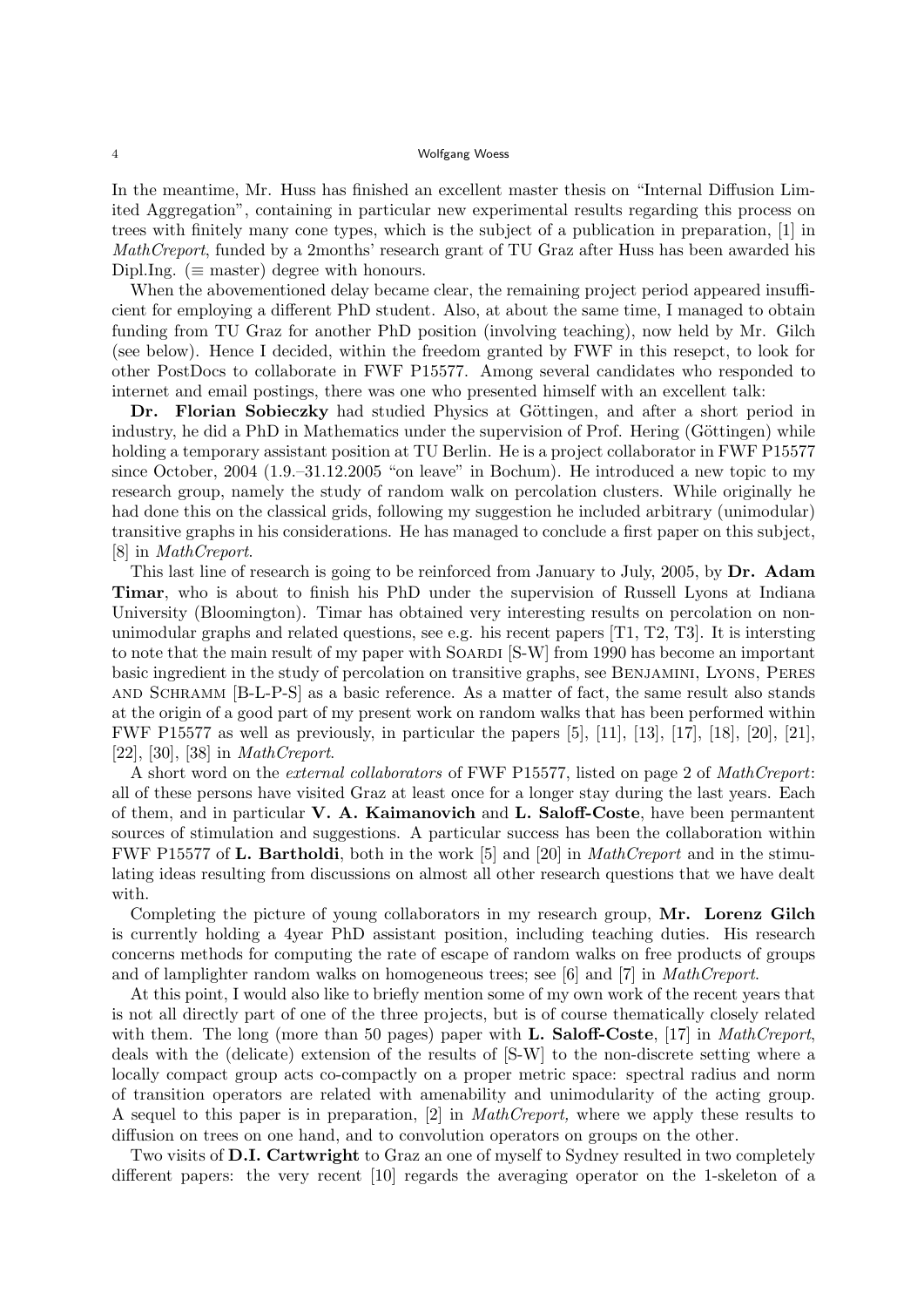network, whose spectrum is computed in terms of the transition operator on the 0-skeleton. The other one, [24] in *MathCreport*, concerns isotropic random walks on  $\tilde{A}_d$ -buildings, which are studied via isotropic harmonic analysis in the spirit of the classical work of Sawyer [S] on homogeneous trees. This work was recently completed in the excellent dissertation of a PhD student of D.I. Cartwright, Dr. James Parkinson, who considers a much larger class of buildings, see his papers [P1, P2, P3].

As a matter of fact, Dr. Parkinson is the principal candidate for a PostDoc position within the presently proposed project.

Regarding the scientific atmosphere at the insitute, please also see §10 of *MathCreport*, containing a detailed list of all the guests during the last years who stayed for one 1–2 weeks up to (for visiting professors) one month.

At present (academic year  $2005/06$ ), the research group consists of  $\mathbf{Dr}$ . Lehner, Mr. Gilch and myself as employees of TU Graz, Dr. Sobieczky and Dr. Timar (starting with 15.1.2006) as FWF PostDocs, and **Prof. Maura Salvatori** (on leave from Università di Milano) as a visiting Professor from 1.10.2005 until 31.5.2006. Prof. V.A. Kaimanovich (Bremen) is scheduled to come for a month in January/February 2006, and and a one-week visit of Prof. Nina Gantert (Münster) is planned for June 2006. Visiting professors in the academic year 2006/07 (hopefully again funded by TU Graz) will probably be Prof. Tullio Ceccherini-Silberstein (Benevento/Roma) and Prof. Alexander Bendikov (Wroclaw).

## 3. STATE OF THE ART

As mentioned in §1, I will not repeat the general outline regarding random walks on infinite graphs and groups, my approach to it, and the general state of the art up to 2001, as given in the proposal of FWF P15577.

Here, I give a short overview of some recent, important developments and selected references. Note that this short overview is restricted to work on random walks on infinite graphs and groups, where these structures are deterministic objects, and the transition matrix is determined in terms of the structures. That is, here I do not touch the various other lines of research such as random walk on random graphs, reinforced or self-avoiding random walk, and so on, nor do I give a detailed review of ongoing work on random walk in purely Euclidean setting.

The last year saw an ongoing, powerful research regarding the methods from Functional and Stochastic Analysis that link heat kernel and transition probability asymptotics with isoperimetric inequalities, elliptic and parabolic Harnack inequalities, and with escape time exponents. This is closely related with analogous questions regarding Riemannian manifolds. See the work of Barlow, Coulhon and Grigor'yan [B-C-G], Grigor'yan and Telcs [G-T1, G-T2], COULHON, GRIGOR'YAN AND PITTET [C-G-P] for general results of this type. An innovative variant of the general Gaussian estimate for random walks (Markov chains) that are not necessarily symmetric (or reversible) is due to MATHIEU [M].

It is noteworthy that the above line of research has received new input from persons who have been working on Brownian motion and analysis on fractals, who also provided new classes of expamples that exhibit interesitng behaviour. See e.g. Barlow [B] and Hambly and Kumagai [H-K1, H-K2]. This also shows how sharp and new tools have been developed for the study of random walks, and how much the topic has expanded since the early 1980ies when this type of research was basically restricted to random walks on groups only. As a matter of fact, also Kaimanovich [K], one of the major experts in random walks on groups, has recently exhibited a very interesting approach to the study of fractal-like graphs via an elegant construction of hyperbolic graphs whose boundary is a fractal (the Sierpinski triangle in [K]).

Also within the research regarding random walks on groups there is a noteworthy progress. One of the fascinating subjects is the study of links between the algebraic structure and the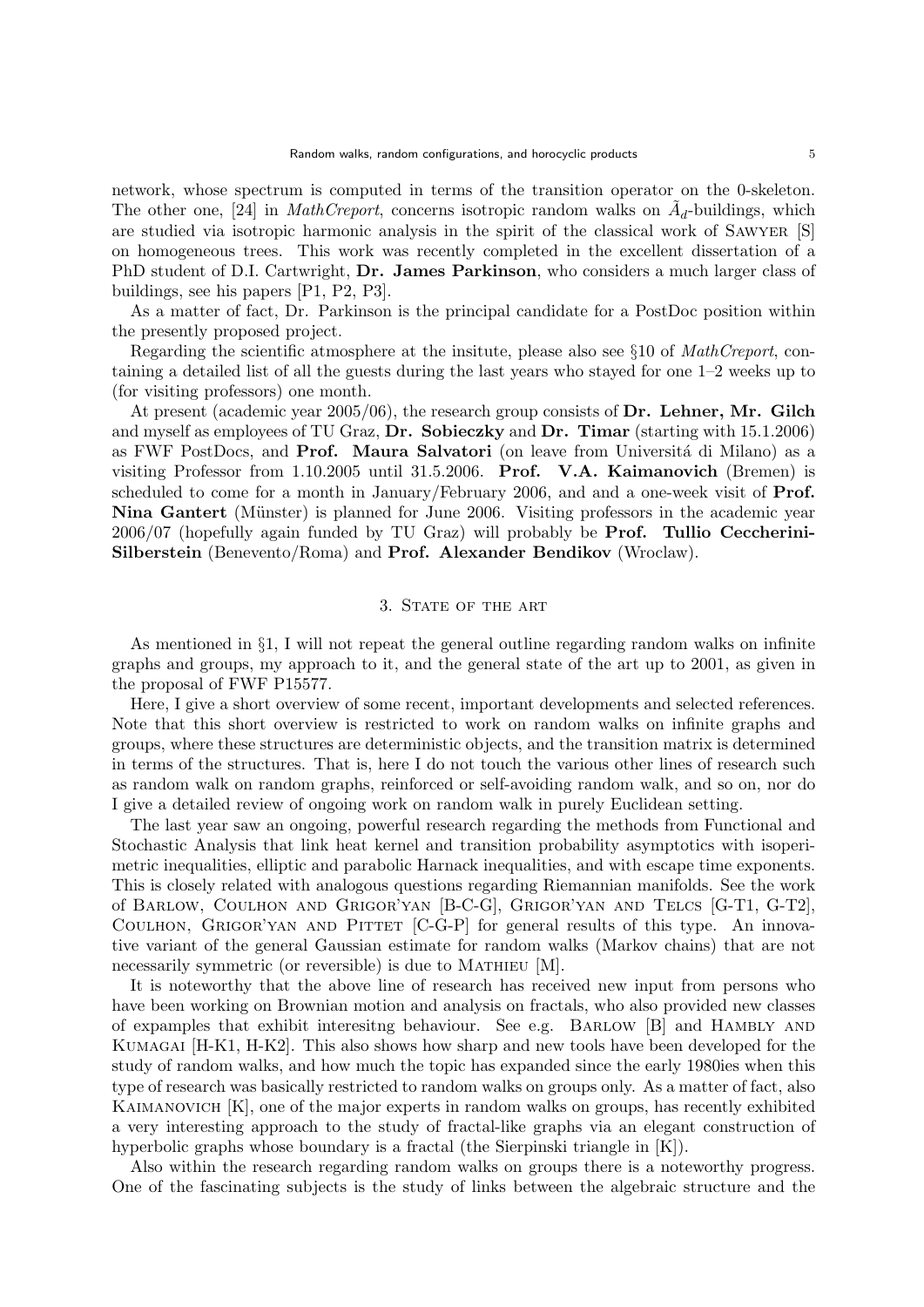asymptotic type of transition probabilities. A major step, regarding solvable groups, is the paper by PITTET AND SALOFF-COSTE [P-SC3], see also their preceding note [P-SC2]: on solvable groups with finite Prüfer rank, the return probabilities behave like  $\exp(-n^{1/3})$ . Previously, in [P-SC1], they had shown that on other clasees of solvable groups, namely wreath products, there is a large variety of different possible asymptotic types of random walks.

In the last few years, one could see emerge a very strong young reseracher in the area: Erschler [E1, E2, E3, E4] has obtained a wealth of striking new results, in particular regarding the interplay between entropy of random walks, rate of escape, and growth of groups. Among other, via random walks, in [E3] she exhibits examples of groups with subexponential growth that grow faster than  $\exp(n^{\alpha})$  for any  $\alpha < 1$ . In [E1], continuing preceding work, she gives estimates of the rate of escape on iterated wreath products.

The rate of escape and a local limit theorem for random walks on wreath products (lamplighter groups) have also been studied by a former Ph. D. student of Saloff-Coste, DAVID REVELLE, see e.g. [R2, R3].

In several respects, the study of random walks and transition operators on graphs and of Brownian motion and the Laplacian on manifolds evolves along similar lines. This is present in the work of several of the authors mentioned above. Another input from the side of differential geometry came in recent years from KOTANI AND SUNDADA [K-S1, K-S2] and also SHIRAI [K-S-S], who have been interested in *crystal lattices*, that is, graphs on which an abelian group acts with finitely many orbits. One of their interests was the "intrinsic geometry" associated with random walks on crystal lattices: they investigated the geometric meaning of the leading constant in the local limit theorem as well as the pseudometric appearing in the Gaussian off-diagonal estimate, and the spectrum and the density of states of the transition operator.

In the 1990ies and the first years of the new millenium, a major new impetus in random walk theory came from a strong group of younger Israeli-US mathematicians: Benjamini, Lyons, PEMANTLE, PERES, SCHRAMM and collaborators; see the proposal text of FWF P15577. Their main interests appear now a little bit shifted towards various other areas within modern probability, among which percolation, uniform spanning trees, conformal invariance, and Schramm-Loewner evolution. The latter two themes are part of the breathtaking series of work by LAWLER, SCHRAMM AND WERNER, see e.g. [L-S-W] for one of the papers of that series. Two other recent highlights of that group of persons are the papers of LYONS, PERES AND SCHRAMM [L-P-S] and BENJAMINI, KESTEN, PERES AND SCHRAMM [B-K-P-S]. The forthcoming book by Lyons with Peres [L-P] contains – among various topics – several very readable chapters on different aspects of random walk theory; for me, it has already served as an excellent basis for several courses.

Let me also mention briefly one aspect of the study of spectral theory of random walk transition operators on groups and graphs. The lamplighter group  $\mathbb{Z}_q \wr \mathbb{Z}^2$  was the first example where an associated "Simple random walk" operator on an infinite group has a pure point spectrum: this was obtained by GRIGORCHUK AND  $Z$ UK  $[G-Z]$  (for  $q = 2$ ) and (for arbitrary q) by DICKS and Schick [D-S]. (Via Diestel-Leader graphs, this has been put in a more general and at the same time more elementary frame by Bartholdi and myself in [20], MathCreport.)

Finally, let me say a few words (with a few selected references) about random walks in Austria. I was introduced to this beautiful subject by P. GERL (Salzburg) who unfortunately has ceased his research activities in that field with [G2]. In Linz, CH. TAKACS has produced a few interesting papers on random walk in random environment, the last one [Ta] dating back to 2002. The two strong combinatorics groups of CH. KRATTENTHALER at Vienna University and M. Drmota at Vienna University of Technology repeatedly touch the topic in the context of counting lattice or other walks with specified properties, e.g in [K-G-V] and [Dr]. The famous Hungarian probabilist P. Révész was professor at Vienna University of Technology. He has given many contributions to classical lattice random walks from a pure probabilistic viewpoint,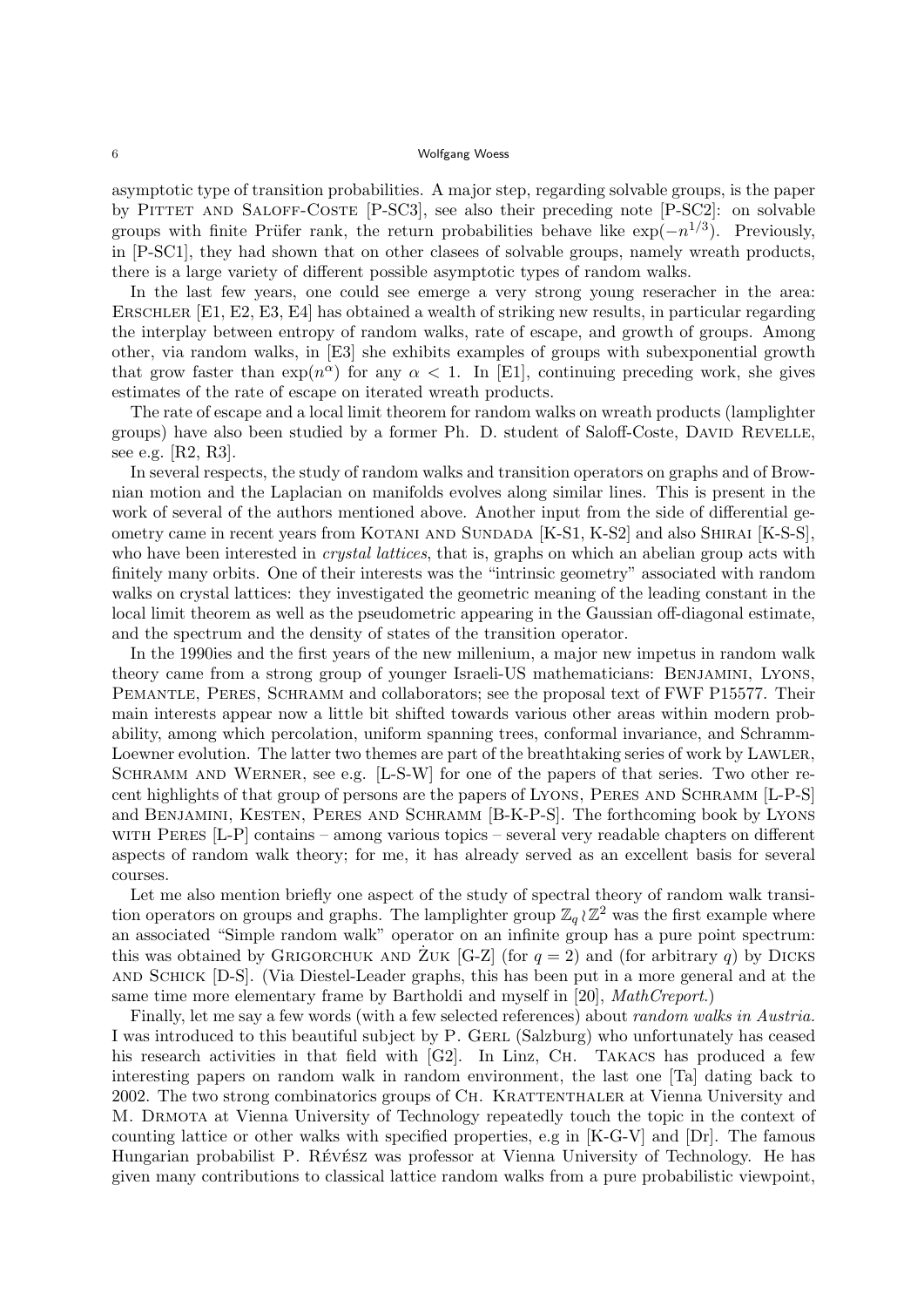see e.g.  $[Re]$ . From the side of Ergodic Theory, K. SCHMIDT (Vienna Univ.) and his collaborator G. GRESCHONIG [G-S] have investigated recurrence of random walks with stationary increments. And at TU Graz, my colleague P. GRABNER has studied Brownian motion on fractals [G-T], and subsequent to our collaboration on random walk on the Sierpinski graph [G-W], he has carried out and supervised further work on random walks on fractal graphs, where powerful methods from complex function theory play a major role, see e.g. TEUFL [Te] and [25] in *MathCreport*.

### 4. Project research: details

# A. Lamplighter random walks.

This and the topic C below could be subsumded under the nice title **random configurations** driven by random walks, and also topic B below has a (less direct) link with this subject. Think of a graph (locally finite, connected), where at each vertex there is a lamp that may be in q different states of intensity, including  $0 \equiv$  "off". Initially, all lamps are "off". A "lamplighter" starts a random walk along  $X$ , and at each step, he can make a step to a neighbour vertex in X, or he may modify at random the state of the lamp at his actual position (or, more generally, he may perform a combination of both types of action). The state space of this Markov chain is not just X, but it is the set  $\mathbb{Z}_q \wr X$  of all pairs  $(x, \eta)$ , where  $x \in X$  is the current position, and  $\eta: X \to \mathbb{Z}_q = \{0, \ldots, q-1\}$  which is the current *configuration* of states of the lamps. The support  $\text{supp}(\eta)$  has to be finite, since only finitely many lamps are "on" at any time. (Instead of  $\mathbb{Z}_q$ , one may take any other rooted graph, whose root represents the "off" state of the lamps, see [13] in MathCreport.)

Thus, at time n (after n steps), we observe the pair of random elements  $(X_n, Y_n)$ , where  $X_n$ is the position and  $Y_n$  the random configuration of lamps. This is a Markov chain as well as its first projection  $(X_n)$ , while  $(Y_n)$  alone is not Markovian.

In algebraic terms, lamplighter random walks are random walks on wreath products of groups. Currently, a lot of research is being done on this subject, see e.g. [P-SC1], [E1], [E3], [R2], [R3], [G-Z], [D-S]. The research on this topic goes back to Kaimanovich and Vershik [K-V], who were the first to observe some of the specifically interesting features of this class of random walks (relating to bounded harmonic functions, rate of escape, and asymptotics of return probabilities). See also Lyons, PEMANTLE AND PERES [L-P-P] and the papers from 2001 by ERSCHLER [E1] and Revelle [R1].

The basic case is the one where  $X = \mathbb{Z}$  (as a graph, this is the two-way infinite path). Results regarding random walks on  $\mathbb{Z}_q \wr \mathbb{Z}$  consitute one of the major successes in the preceding project FWF P15577, together with Brofferio's Curie fellowship. These results became possible via a detailed understanding of the geometry of a Cayley graph of  $\mathbb{Z}_q \wr \mathbb{Z}$ . This is the *Diestel-Leader* graph  $DL(q, q)$ . DIESTEL-LEADER [D-L] have introduced the graph  $DL(2, 3)$  as a candidate example for answering a problem posed by Woess in [S-W]: is there a vertex-transitive graph that is not quasi-isometric with any Cayley graph ? In general, if  $q, r \geq 2$ , then  $DL(q, r)$  is constructed as follows. Take two homogeneous trees  $\mathbb{T}_q$  and  $T_r$  of degree q and r, respectively. In each one, select a boundary point and the associated *Busemann (horocycle)* function  $\mathfrak{h} : \mathbb{T} \to \mathbb{Z}$ . Its level sets are the *horocycles*. Then  $DL(q, r)$  is the *horocyclic product* 

$$
DL(q,r) = \{x_1x_2 \in \mathbb{T}_q \times \mathbb{T}_r : \mathfrak{h}(x_1) + \mathfrak{h}(x_2) = 0\},
$$

a subgraph of the direct product graph  $\mathbb{T}_q \times \mathbb{T}_r$ . This is a one-ended, vertex-transitive graph (careful: it is by no means quasi-isometric with a tree !). Its full automorphism group is amenable, and – as a locally compact group – it is unimodular if and only if  $r = q$ .

In a series of papers [21], [20], [18], [11] *(MathCreport)*, we were able to exploit the structural features of  $DL(q, r)$  for obtaining detailed results about classes of random walks: minimal harmonic functions [19], [9], the spectrum of transition operators and precise asymptotics of return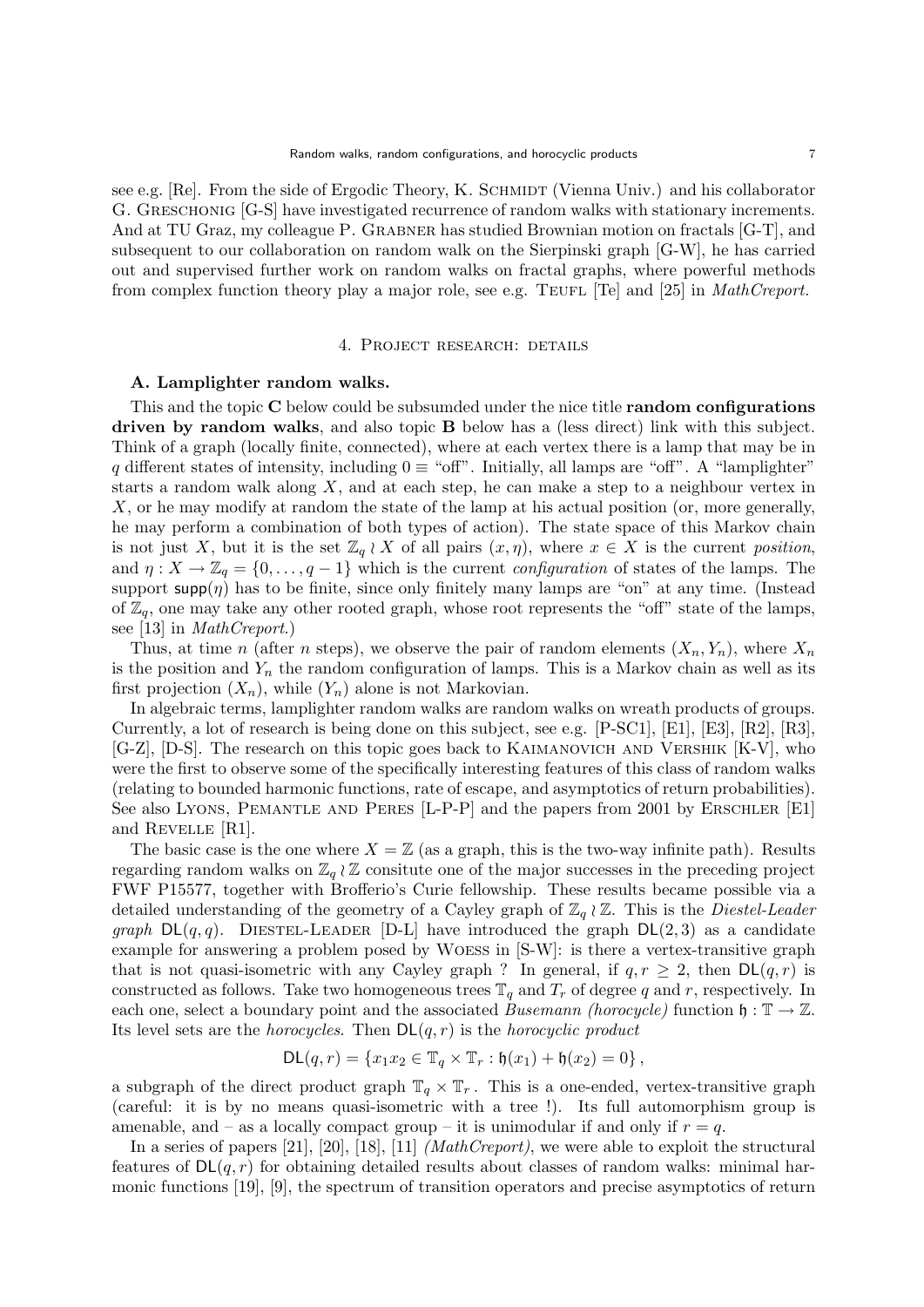probabilities [18], and the complete Martin compactification of nearest neighbour random walks [16]. In previous work, BERTACCHI [Be1] (a former PhD student of mine at Milano) had already determined the rate of escape (which coincides with the one of the projected random walk on  $\mathbb{Z}$ ) and - more delicate - central limit theorem for a large class of walks on Diestel-Leader graphs.

Within the proposed project, I plan to pursue the study of lamplighter random walks on trees, in particular homogenous trees and trees with finitely many cone types in the sense NAGNIBEDA and Woess, see [34] in (MathCreport) and the description on p4 of the proposal text of FWF P15577. The interesting fact that the spectrum of simple random walk on  $\mathbb{Z}_q \wr \mathbb{Z}$ , resp.  $\mathsf{DL}(q,q)$ , is pure point appears to rely on the fact that the "base graph" Z where the lamplighter moves is a tree. It appears to ba a reasonable working hypothesis, to be verified rigorously, that the same is true for lampligher walks on (at least, homogenous) trees.

As a matter of fact, lamplighter walks have so far been studied almost exclusively on amenable groups (graphs). Homogeneous trees are the simplest non-amenable graphs where this study can be undertaken. Some first results have been obtained by GILCH,  $[6]$  in *(MathCreport)*, who gives rather precise estimates of the rate of escape (while explicit computation appears extremely hard), and in (unpublished) conversations of myself with KARLSSON, identifying the Poisson boundary (bounded harmonic functions). A specifically interesting question on general nonamenable groups, in analogy with the many results in the amenable setting mentioned in §3, is to study the asymptotic type of  $p^{(n)}(x,x)/\rho(P)^n$ , where the transition matrix P is symmetric and  $\rho(P)$  < 1 is the spectral radius of the random walk. In many known specific cases (free groups, free products, etc.) the last sequence has asymptotic type  $n^{-3/2}$ . For nonamenable wreath products, resp. other semidirect products, new tools have to be developed, and lamplighter walks on homogeneous trees are the best initial example for attacking this problem.

Beyond group-invariant walks, in the same spirit a class of basic structures that appear to lend themselves to such a study of lamplighter walks are the trees with finitely many cone types. Among them, a paricularly interesting class of trees are the comb lattices. They are spanning trees of the integer lattices  $\mathbb{Z}^d$ , but simple random walk on them exhibits interesting behaviour in several respects. The main reason is the non-validity of the so-called Einstein relation for typical exponents appearing in random walk asymptotics. See GERL  $[G1]$ , the work of my former PhD students BERTACCHI AND ZUCCA [B-Z], [Be2], and a recent paper by KRISHNAPUR AND PERES [K-P] for some of the peculiar features of comb lattices.

### B. Horocyclic products.

In the work in progress of Bartholdi, Neuhauser and myself, [5] in *MathCreport*, we study the construction analogous to that of  $DL(q, r)$ , where instead of 2 one takes d homogenous trees  $\mathbb{T}_{q_1}, \ldots, \mathbb{T}_{q_d}$  and their horocyclic product

$$
\mathsf{DL}(q_1,\ldots,q_d)=\{x_1\cdots x_d\in\mathbb{T}_{q_1}\times\ldots\times\mathbb{T}_{q_d}:\mathfrak{h}(x_1)+\ldots+\mathfrak{h}(x_d)=0\}\,,
$$

equipped with a natural qraph structure. In other words, this is a horosphere in a direct product of trees. Several questions become much harder here, and in our (already long paper) we can settle part of them: the algebraic and geometric structure, spectrum of simple random walk (it is always pure point !), asymptotics of return probabilities, and Poisson boundary (i.e., the bounded harmonic functions). Let me remark that also in this case, a (restricted) "lamplighter" interpretation is available.

Other questions, such as the minimal positive harmonic functions, asymptotics of the Green function, Martin compactification are intriguing and considerably harder than for  $DL(q, r)$ . Also, the graph metric of those higher dimensional horcyclic products is quite complicated, so that rate of escape and central limit theorem become more delicate and interesting topics to be studied in future work within the proposed project. Within the context of horocyclic products of trees, I also plan to untertake a study of random walks on a specific class of totally disconnected, locally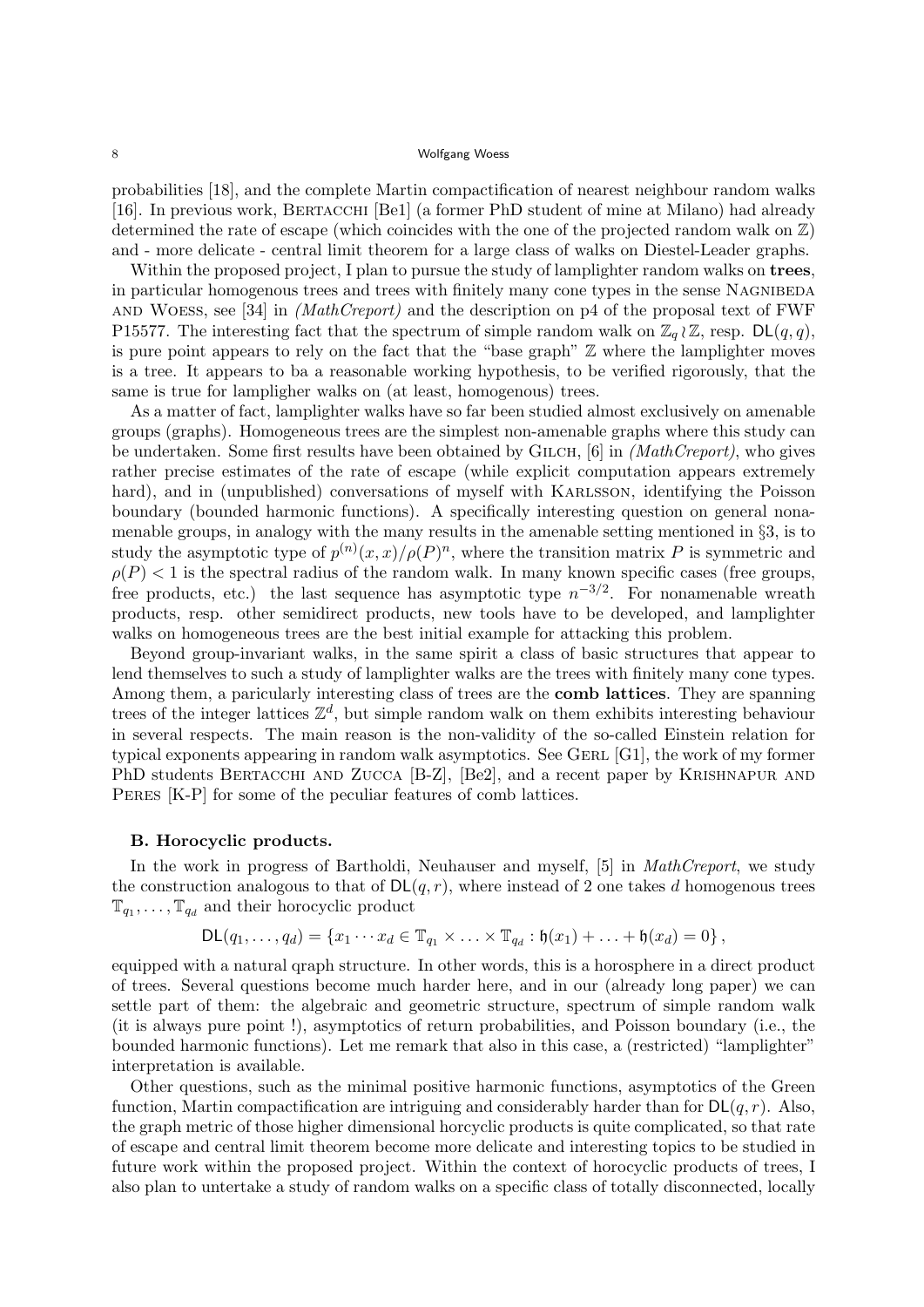compact groups, the groups  $\text{Sol}_d(\mathbb{Q}_p)$ , where  $\mathbb{Q}_p$  are the p-adic numbers (they might be replaced by any other non-archimdean local field). In case  $d = 2$ , this is the semidirect product of the multiplicative group  $\mathbb{Q}_p^*$  with the additive group  $\mathbb{Q}_p^2$ , where the action of the first on the latter is given by  $(\lambda, (\alpha_1, \alpha_2)) \mapsto (\lambda \alpha_1, \lambda^{-1} \alpha_2)$ , compare with the final question posed in PITTET AND SALOFF-COSTE [P-SC3]. This group acts on  $DL(p, p)$ , and for larger d, there is a similar group acting on the horocyclic product of d copies of  $\mathbb{T}_p$ .

More so, the above construction of horocyclic products is not restricted to trees. On  $A_d$  buildings, the analog of the "Busemann function" with respect to a boundary point is a mapping  $\mathfrak h$  from the building to  $\mathbb Z^d$ , and one can construct the horocyclic product of two or more buildings of the same dimension in the same way as above. Here, again, one encounters very interesting problems, where it is clear that a good understanding of the algebraic and geometric structure must go hand in hand with the study of random walks. Based on my work with Cartwright – [24] in MathCreport – and his own papers [P1, P2, P3], James Parkinson is an ideal person for attacking this range of questions.

This study requires a considerable initial part of "pure" structure theory: what is the full automorphism group, when do we get a Cayley graph of a finitely generated group, and what is this group. Also, the (geo)metric structure needs specific consideration, and one has to clarify how and which aspects of harmonic analysis on trees and buildings has to be involved here.

A preliminary step in this approach should be the study of random walks on a single  $A_d$  building that are not necessarily isotropic in the sense of [24] in MathCreport, but semi-isotropic, i.e., invariant under the stabilizer of a boundary point of the building. In the case  $d = 1$ , when the building is a tree, a detailed study of such random walks was carried out by CARTWRIGHT, KAIMANOVICH AND WOESS  $[C-K-W]$  and subsequently refined by BROFFERIO in [22], MathCreport. Basic questions when  $d \geq 2$  concern e.g. rate of escape and related limit theorems, convergence to the boundary, Dirichlet problem at infinity for harmonic functions, Poisson boundary.

#### C. Internal diffusion limited aggregation.

This process (IDLA) was already mentioned in the proposal for FWF P15577 and was also studied within the Curie fellowship of Sara Brofferio. Consider a locally finite graph with a root ("source")  $\sigma$  that emits particles. Each particle performs a random walk, independently from the previous ones, until it first finds an unoccupied vertex (site), which it then occupies. Then the next particle starts its random walk, an so on. At the *n*-th step, *n* particles will have occupied a connected subgraph  $A_n$  of size n, the aggregation cluster at time n. The main question here is to find a link between the asymptotic shape of  $A_n$  as  $n \to \infty$  and the geometry of the underlying graph.

The model goes back to DIACONIS AND FULTON  $[D-F]$  (on  $\mathbb{Z}$ ) and was studied on  $\mathbb{Z}^d$  in detail by Lawler, Bramson and Griffeath [L-B-G] and Lawler [L]. In his PhD thesis (I was one of the "referees") and resulting papers, BLACHERE [Bl1], [Bl2] refined the latter results and also undertook first steps to extend the study to groups other than  $\mathbb{Z}^d$ . Within Brofferio's Curie project here in Graz, BLACHERE AND BROFFERIO,  $[9]$  in *MathCreport*, have started a collaboration and managed to obtain a very complete understanding of IDLA on groups with exponential growth. At the same time, Wilfried Huss has completed his Master thesis, where besides a study of the exisiting work on IDLA, he undertook a clever experimental work on IDLA on trees with finitely many cone types. I now propose to pursue the rigourous study of IDLA on these trees as a basic class of graphs where no group acts transitively or even with finitely many orbits. As a matter of fact, this had already been included in the proposal for FWF P15577: recall the delay caused by health problems of Mr. Huss, which are now overcome. The experimental results (contents of a little publication, in progress) will serve as an excellent basis for the study of IDLA in particular on the comb lattices (the natural spanning trees of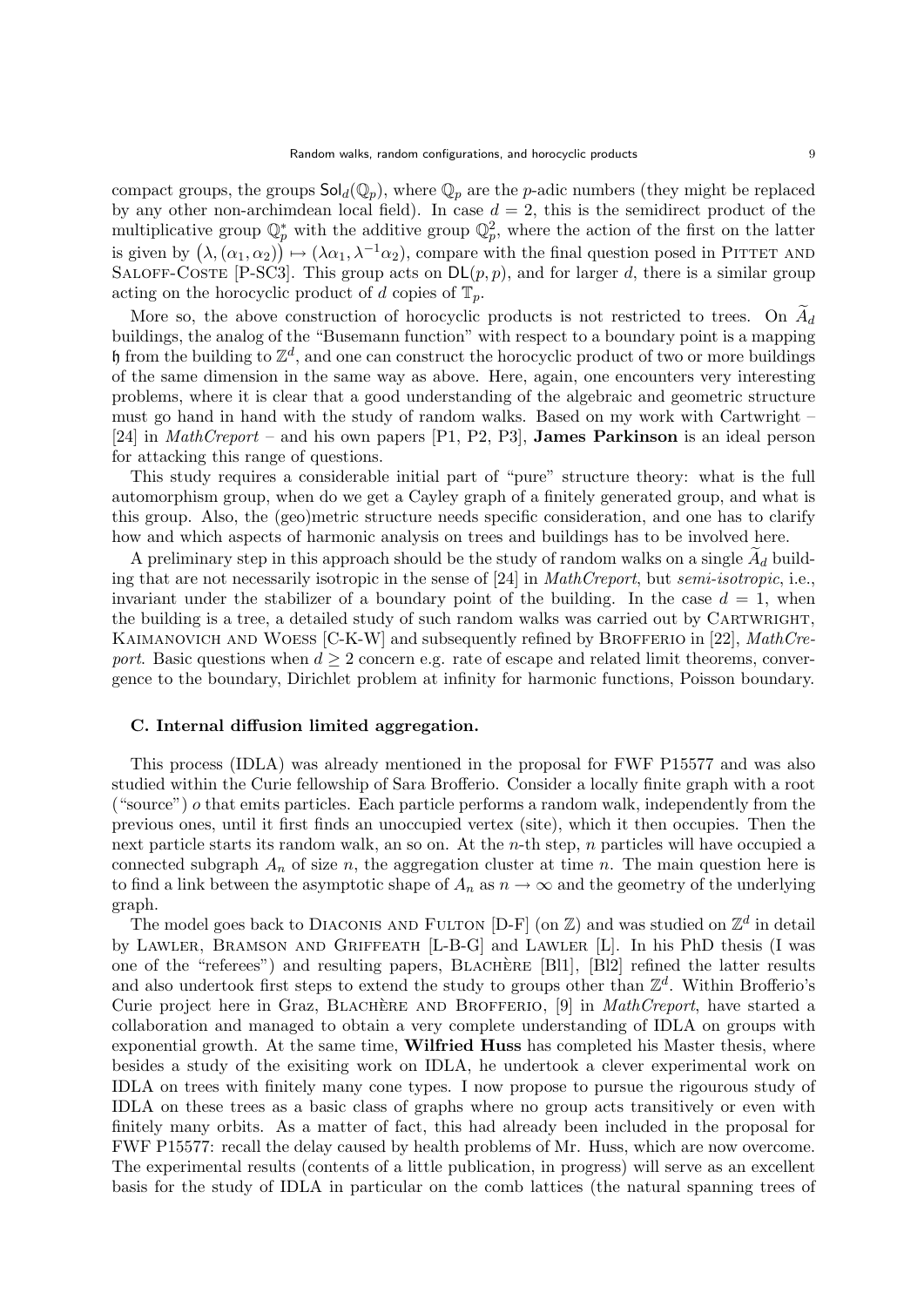$\mathbb{Z}^d$ ) mentioned above. Indeed, on the latter, we already have a rather precise idea about the geometry of the clusters  $A_n$ , which are "diamond-shaped" rather than spherical as in the case of the lattices  $\mathbb{Z}^d$ . This research appears feasible, interesting and new, ideally suited for starting a PhD thesis.

# D. Further interesting problems.

Let me outline a few further interesting problems that appear to be within the range of the competences of myself and my (present as well as future) collaborators.

**D.1. Diffusion on**  $HT(q, r)$ . Horocyclic products can also be built in another way. A particulary interesting example is that of the horocyclic product of hyperbolic upper half plane with the homogeneous tree  $\mathbb{T}_r$ . This is a two-dimensional complex obtained by glueing horizontal "strips" of the upper half plane together in a tree-like manner. The amenable Baumslag-Solitar group  $\langle a, b \mid ab = b^p \rangle$  has a natural action on  $HT(q, q)$  which is discrete and co-compact. For a picture, see e.g. FARB AND MOSHER [F-M], who use this space to study quasi-isometries of the Baumslag-Solitar groups. On this space, one can define a natural two-dimensional Laplacian wihich projects onto a Laplacian (possibly with drift) on the hyperbolic plane, and to a second order differential operator on the one-skeleton of the tree. A first interesting problem here is to determine all positive harmonic functions for the Laplacian. The geometric behaviour of random walks on the Baumslag-Solitar groups can also be best understood via its action on that space. As a (difficult) long term aim is to use  $HT(q, q)$  and its geometric boundary at infinity for determining the Martin boundary of the latter random walks.

D.2. Dirichlet finite harmonic functions on "lamplighter trees". For lamplighter random walks on homogeneous trees, it apppears to be an interesting problem to see whether there are non-constant Dirichlet finite harmonic functions, that is, harmonic functions whose differences along the edges of the corresponding graph (Cayley graph of the lamplighter group over the tree) are square summable. Are they all constant ? This interesting question (which might even have a simple answer) was recently formulated by Anders Karlsson (Stockholm) and myself.

The research topics outlined here may be slightly more than a group of two or three young researchers collaborating with me may be able to solve completely within three years. Let me repeat here a phrase that I formulated in the proposal for FWF 15577: "I believe we all know that the utmost details of one's mathematical research are not easily predictable in every detail in advance." Thus, once more, the above is a reservoir of interesting questions, and I believe that my background is sufficient to elaborate solutions of a good part of them in collaboration with two or three young mathematicians.

#### 5. Project duration

This project should start in October 2006 and have a duration of three years.

# 6. Project personnel

I am applying (again, as for FWFP15577) for one PostDoc and one PhD position.

The candidate for the PostDoc position is Dr. James Parkinson. He was already mentione above in §2. Parkinson has been a PhD student of Donald I. Cartwright at Sydney University. My research cooperation with Donald Cartwright dates back to 1989; since then we have published 5 joint papers (the last one is still in press). Among those, there is the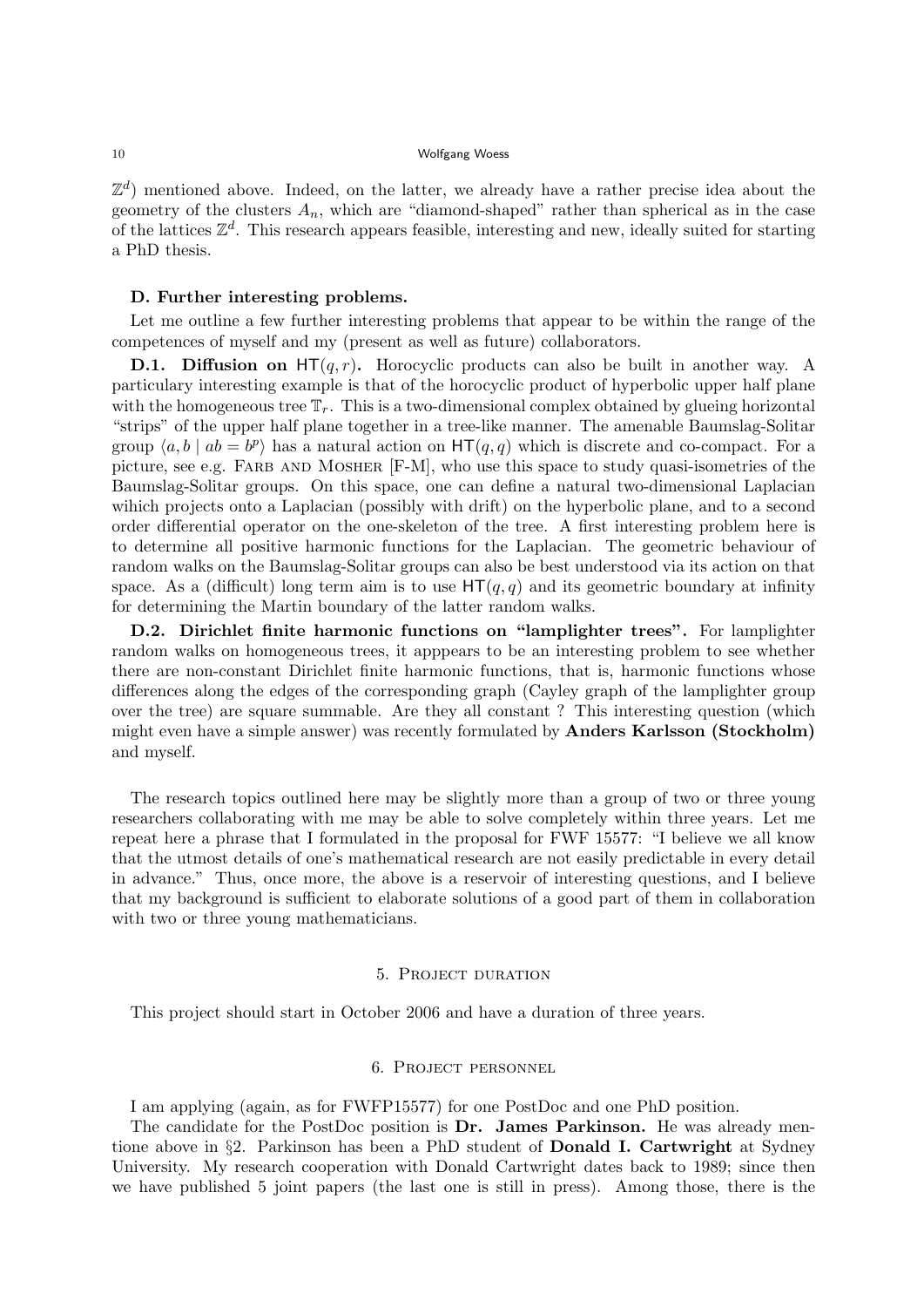relatively recent paper on "Isotropic random walks in a building of type  $\tilde{A}_d$ ". It was the basis for an important part of Parkinsons thesis, namely his paper [P3], where he elaborates a far reaching study of random walks on the vast class of affine buildings. This and his other two papers [P1, P2], accepted for puglication in very good journals, show that he has an excellent understanding both of the structure and of the harmonic analysis on buildings that is necessary to obtain those probabilisitc results. Thus, he appears to be the ideal person to undertake, in particular, the research work outlined in §4.B on horocyclic products, as well as the related problems concerning "semi-isotropic" random walks on buildings that are invariant under the group of isometries which fix a boundary point.

The second position that I'm applying for is a PhD position. The main candidate here is Dipl.-Ing. Wilfried Huss. As mentioned above, he has already gained very good experimental insight in IDLA on trees, in particular comb lattices, in his master (diploma) thesis. Right now, he is elaborating a report on this experimental study within a short (2 months) fellowship awarded by TU Graz. In 2006, he will make his civil service and is scheduled to return to TU Graz for PhD in October.

The educational aspect of the present project, which is manifested in this application for a PhD position, is closely linked with current developments at my University: TU Graz is currently starting a cooperation in the area of Natural Sciences, including Mathemtatics, with the University of Graz. Part of this collaboration is going to be a common Doctoral School in Mathematics. In this framework, it is likely that TU Graz will call for "co-financed" PhD projects. Thus, it appears to be reasonable to split the PhD position for which I am applying here in two halves, such that the requested FWF funding can cover two PhD positions, where the second half of each is funded by TU Graz on the basis of the Natural Science cooperation project. In this context, the research topic for a second PhD student will be the one of §4.A, "lamplighter random walks on trees". I do not yet propose a definite candidate for this part of the project, since it appears better to advertise such a position and to look for the best one among the applicants.

#### 7. International collaboration

As in the precending project, my good international contacts will play an important role in the continued development of the research group. As a matter of fact, the random walk comunity is rather an international network consisting of small research groups in many different places, than consisting of barycenters with lot of persons working in similar directions in single countries (such as, for example, number theory in Austria, or PDE in Italy, etc.). During the last decade, this random walk comunity has established a good exchange (in part, I hope, also due to my efforts in the organization of conferences ad workshops in 1997, 2001, 2004, 2006 and 2006) both among its members and with other areas such as Harmonic Analysis, Potential Theory or – in particular – Geometric Group Theory, where people have become interested in random walks in the context of the search for geometric invariants.

Thus, other experts with whom it necessary to have a continued exchange do not come from nearby cities within Austria, but from abroad. There are several possible financial sources for getting these persons to Graz (or vice versa, to visit them): visiting professorships at TU Graz (where the payment has decreased, however) ore, vice versa, abroad (where, however, the administration of TU Graz has recently raised difficulties regarding the salary during such stays), very few short visits in Graz funded by the corresponding (small) budget of TU Graz, exchange of teaching personnel within the EU Erasmus/Socrates programme, the visitor exchange within the ESF programme "RDSES" (until 2007), etc.

Within the present project, I also propose to establish specific international collaborations on the basis of visits of a few weeks in either direction (guests coming to Graz, or project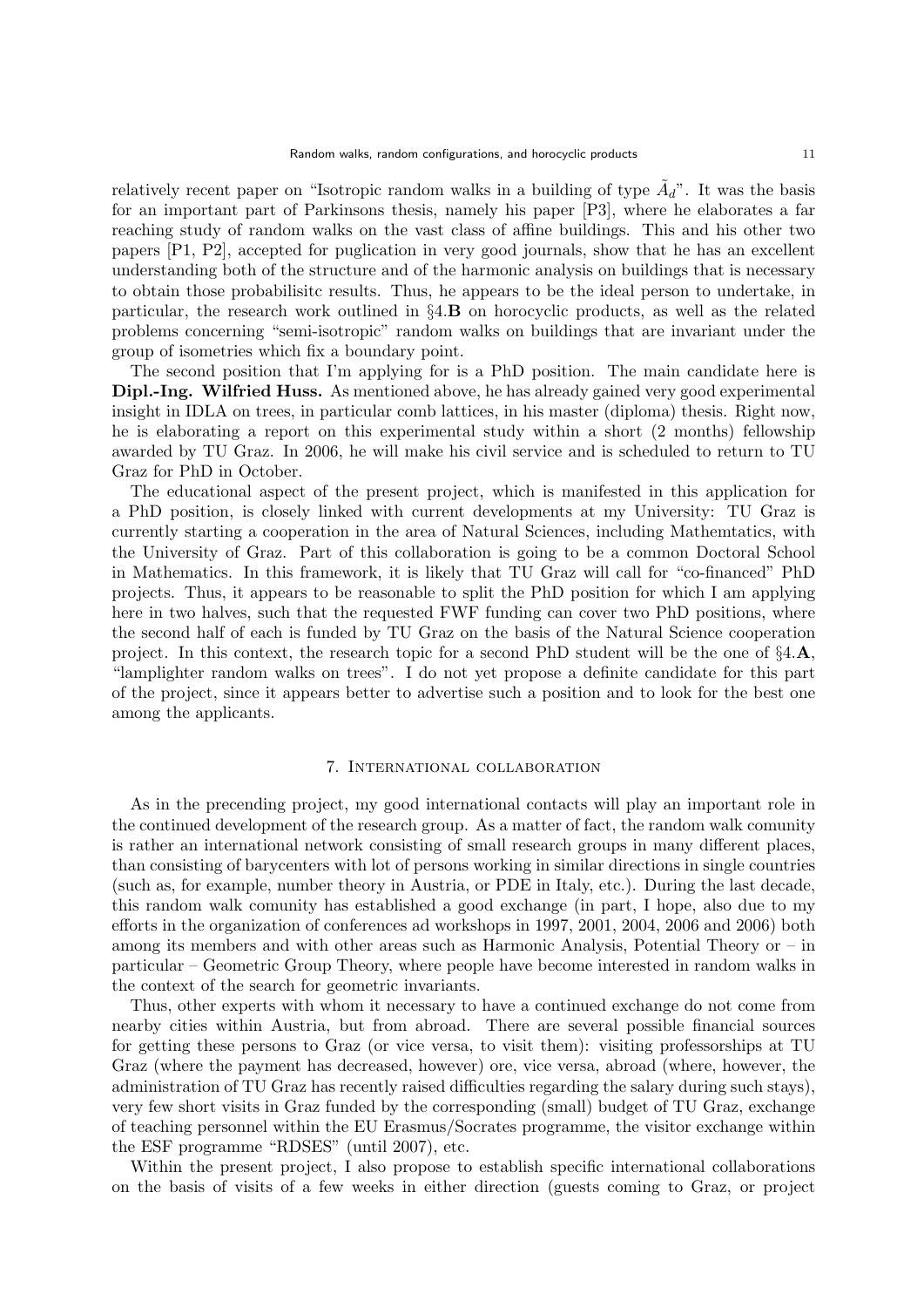collaborators from Graz going abroad). This collaboration is of course specifically intended for the research proposed in this project. In particular, the following persons from abroad should be part of this exchange within the work on the topics proposed in this project.

First of all, there are two younger persons:

(1) Sara Brofferio, now at Paris-Orsay, is very bright and deep, the mathematical interaction with her has always been a pleasure, and her knowledge in all three of the proposed topics is profound: during her fellowship in Graz, we have collaborated on lamplighter random walks, resp. horocyclic products of two trees. Previously, she has worked on random walks on affine groups, and, in particular, on the affine group of a tree. The latter is the stabilizer of and end of the tree, while one of the subjects proposed here is to search for detailed understanding of random walks on the stabilizer group of a boundary point of a building. Finally, she has also produced (with Blach`ere) a very nice paper on IDLA. In this case, the collaboration should primarily consist in two visits of Sara at our insitute, for a total of about 3 weeks during the project. It appears crucial to maintain permanent contacts with Sara Brofferio, who in a sense has not ceased to be a member-at-distance of my research group.

(2) Laurent Bartholdi, previously at Berkeley and now at EPF Lausanne, has already had a noteworthy impact on previous work within FWF P15577. This is not only manifested in the two papers [5] and [20] MathCreport, but he also has been a permanent partner for exchange of ideas on various questions. Besides visits in the framework of FWF P15577, he has also come to Graz in October 2004 as a visiting professor, giving an excellent course on groups and automata. His competences regard the more algebraic sides of the present project, also including spectral theory and other analytic aspects. Since part of the proposed project work consists in extensions of our paper [5] on horocyclic products, we can expect very fruitful contributions from Bartholdi. As in the case of Sara Brofferio, the collaboration should primarily consist in two visits, for a total of about 3 weeks, at our insitute.

(3) Donald Cartwright from the University of Sydney certainly plays a major role in the background of this project, both as the doctoral "father" of J. Parkinson and as one of the few worldwide experts in harmonic analysis on buildings. His expertise, along with his patient and thorough style of carrying out joint research, are very important for the success of the proposed work. In the past, Cartwright came to Graz as a visiting professor rather than within the financial framework of the previous projects. However, since TU Graz now gives lower remuneration for visiting professorships, it will be necessary to combine the latter with partial co-funding from projects. It will be highly desirable to bring Cartwright to Graz once more as a visiting professor for 4–6 weeks in the "middle" phase of the project, of which 2 funded within this project.

(4) Laurent Saloff-Coste, professor at Cornell University, is a leading figure in current research on random walks on groups (and not only). He has gained a wide international reputation in the last decade and is or has been member of the editorial boards of several top journals (Annals of Probability, Prob. Theory and Related Fields, Stochastic Processes and Appl., Mathematische Zeitschrift). Together with Ch. Pittet and others he has been active in exploring the link between group structure and asymptotic type of random walks. We have written 3 joint papers, a 4th one is in preparation. Saloff-Coste has come to TU Graz as a visiting professor in 2003. Within the present project, his expertise is particularly precious for topic A (lamplighter random walks). I plan to bring him to Graz for a few weeks during some of his visits to Europe and, if his time permits, as a visiting professor in a later phase of the project. On the other hand, it also appears desirable from the viewpoint of the scientific formation of the younger project collaborators to send them to Cornell for shorter periods of approximately two weeks.

(5) Finally, Vadim A. Kaimanovich (previously at Rennes) is now professor at the International University Bremen. He is the international expert on measure theoretic boundary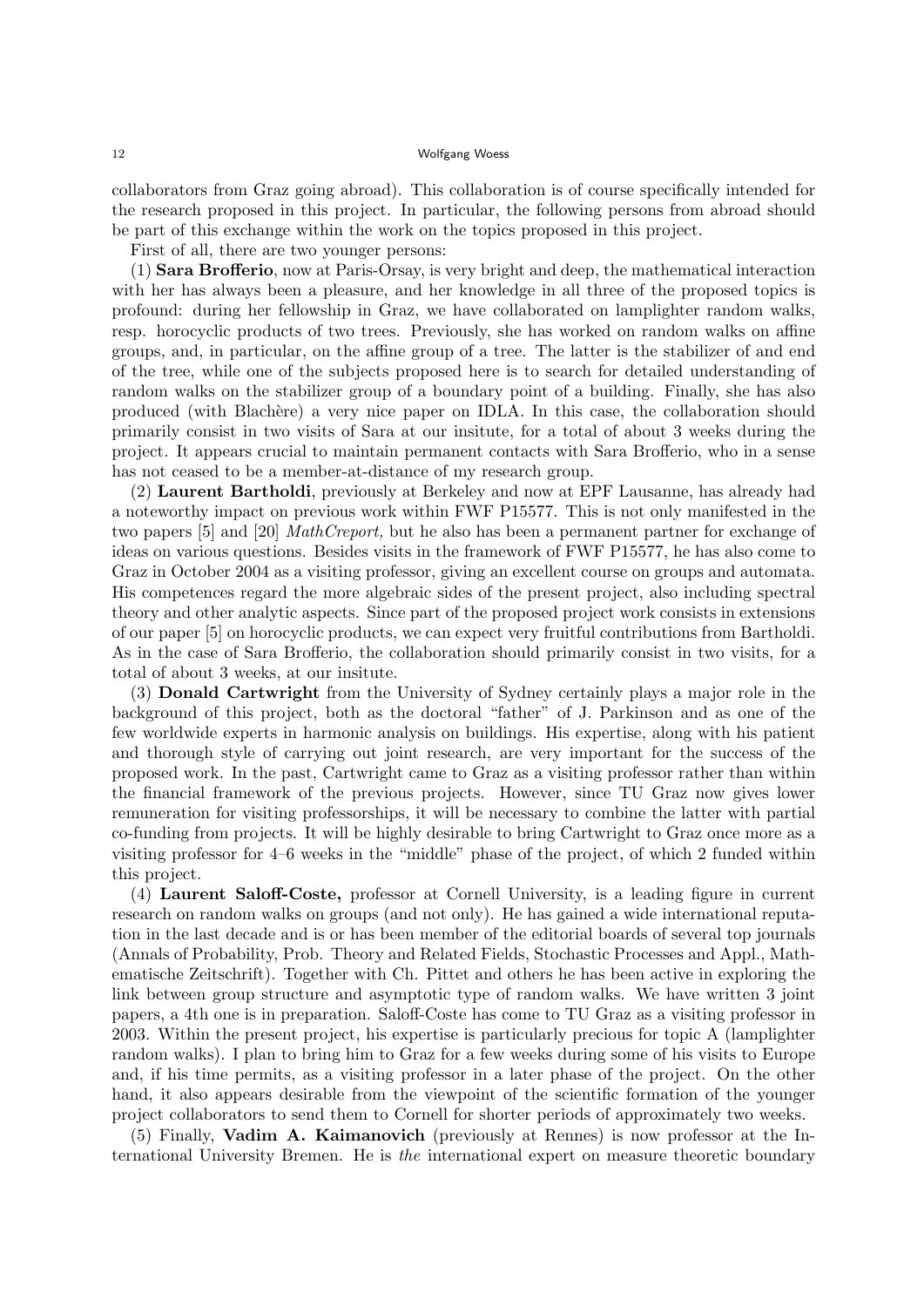theory. Besides our joint research throughout the last 15 years (4 joint papers), our collaboration has also comprised the organization of conferences (e.g., the Random Walk Semester at the Schrödinger Institute in Vienna in 2001, and the forthcoming workshop on Discrete Probability at the same instution). Kaimanovich has always provided input on various questions around boundary theory, amenability, rate of escape, etc. I plan to bring him to Graz within this project for a total of 2 weeks, while additional visits my be arranged on other bases.

#### 8. Research plan, dissemination

In the first year, the postdoc research assistant (i.e., J. Parkinson) should mainly focus on the study of random walks on the stabilizer group of a boundary point of a building, since this is not only interesting in itself, but also a basic requirement for studying horocyclic products of buildings. Subsequently, his efforts should concentrate on the latter structures.

The PhD student (i.e., W. Huss) should start by searching for rigorous results concerning IDLA on the "comb lattices". Subsequently, the same process is to be studied on trees with finitely many cone types which are irreducible (i.e., whose graph of cone types is strongly connected).

In the (likely) case there is a second PhD position within the Natural Sciences project at Graz, that PhD student should focus on lamplighter random walks on trees, beginning with extensions of the current work of Mr. Gilch, and then turning to questions regarding harmonic functions on one hand and non-homogenous trees on the other.

In all three cases, it is realistic that the project progress allows a successful "screening" of intermediate success after one year, which then in turn should lead to a detailed update for the research plan in the subsequent period.

Dissemination of new mathematical results following current habits is quick and efficient: preprints are posted not only on the Insitute's webpage, resp. the individual webpages of team members, but also in the Mathematics ArXiv, where they gain immediate international visibility well before they appear in a regular mathematical journal. Besides this, conference talks, exchange with visitors, etc., are usually also quite efficient.

Outside the scientific comunity, dissemination is hard and its fruitfulness might even be doubted sometimes. Public consideration of Mathematics by journals, radio, TV, or similar is scarse and usually only refers to topics of applied mathematics with immediate non-mathematical profit. One useful platform in Austria was the "Science week", which unfortunately has been called off and substituted by new attemps from "above" whose effects are not yet clear.

## 9. Importance and impact

As mentioned elsewhere, "Random Walks" as a research subject is popular, but rather spread out in many smaller research groups all over the world. Among those small groups there is the one at Insitute für Mathematik C, lead by myself. I believe to have gained a good reputation within Austrian mathematics as well as abroad. The present project is vital for the group's survival beyond a one-man-performance.

This also clarifies the impact of this project within the scientific comunity: to maintain high quality and visibility of the (basically) only random walk research group in Austria.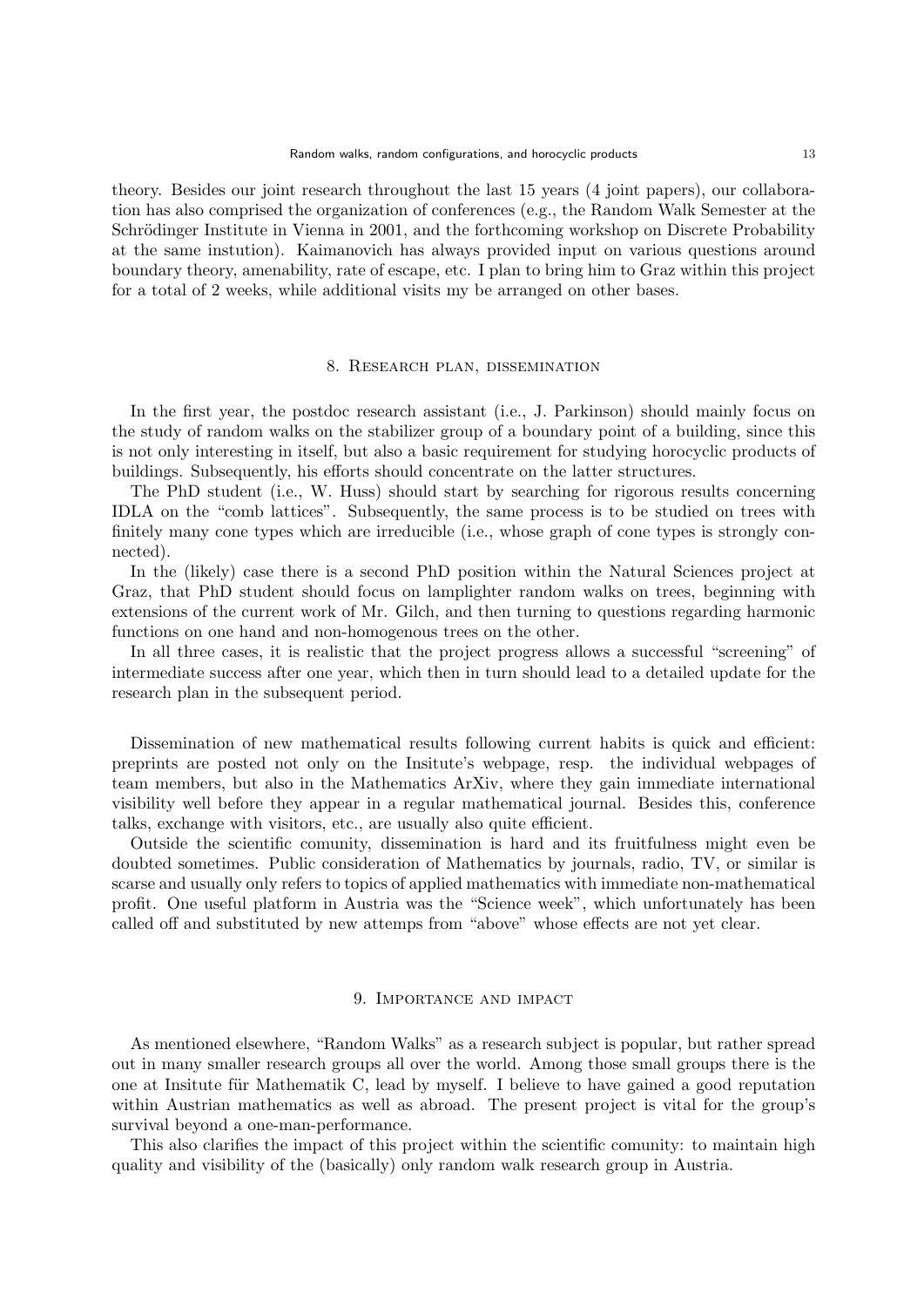#### 10. Requested funding

The requested funding is primarily for a Post Doc fellowship for three years (J. Parkinson) and for a Ph.D. fellowship for the same duration. (W. Huss).

Furthermore, I plan to bring the following persons to Graz, using project funds for periods of 10-14 days, each (while additional stays should be financed by other sources):

L. Sara Brofferio in autumn/winter 2006/07 and approximately one year later; collaboration regarding IDLA related with topic C in §4,

L. Bartholdi in spring/summer 2007 and 2009; collaboration regarding horocyclic products related with  $\S 4$  **A**, **B**,

D. I. Cartwright in summer 2007; collaboration regarding random walks on buildings and their horocyclic products related with  $\S 4$  **B**,

V. A. Kaimanovich in summer 2008; collaboration regarding boundary theory related with §4 A, B,

L. Saloff-Coste autumn/winter 2008-09 ; collaboration regarding lamplighter random walks, IDLA and diffusion on  $HT(q, r)$  related with §4 **A, C, D.1**.

For each of these five persons, I am estimating average travel costs only within Europe at an amount of 400 EURO. The costs for their stays are estimated on the basis of the official "Reisegebührenvorschrift" (guidelines for travel refunding), that is, 52 EURO/(day+night) each for Cartwright, Kaimanovich and Saloff-Coste; 43,20 EURO/(day+night) each for Bartholdi and Brofferio.

Furthermore, both team members should get the opportunity to visit Cornell University within the indicated project collaboration for two weeks (or more, by use of different sources). Here, the support towards travel costs should amount to 800 Euro each, while the funding of the stays according to the "Reisegebührenvorschrift" amount to  $72,90$  EURO/(day+night). These visits should take place in the final phase of this project, when it will be desirable that team members go abroad and improve their own contacts for finding possibilities for a continuation of their activities after the project.

Further exchange in either direction can be funded by visiting professorships, Erasmus exchange (for the PhD student as well as for teaching staff), or other sources such as (for example) currently the one-week exchange visits within the RDSES program of ESF.

|                            | 1st year   | 2nd year   | 3rd year   |
|----------------------------|------------|------------|------------|
| PostDoc salary (Parkinson) | $51.570 -$ | $51.570 -$ | $51.570 -$ |
| PhD salary (Huss)          | $30.150 -$ | $30.150 -$ | $30.150 -$ |
| Brofferio to Graz          | $832,-$    | $832 -$    |            |
| Bartholdi to Graz          | $832 -$    |            | $832 -$    |
| Cartwright to Graz         |            | $1.128 -$  |            |
| Kaimanovich to Graz        |            | $1.128 -$  |            |
| Saloff-Coste to Graz       |            |            | $1.128 -$  |
| PostDoc to Cornell         |            |            | 1.820,5    |
| PhD to Cornell             |            |            | 1.820,5    |
| total (Euro)               | $83.384 -$ | $84.808 -$ | $87.321 -$ |

Grand total: 255.513,– Euro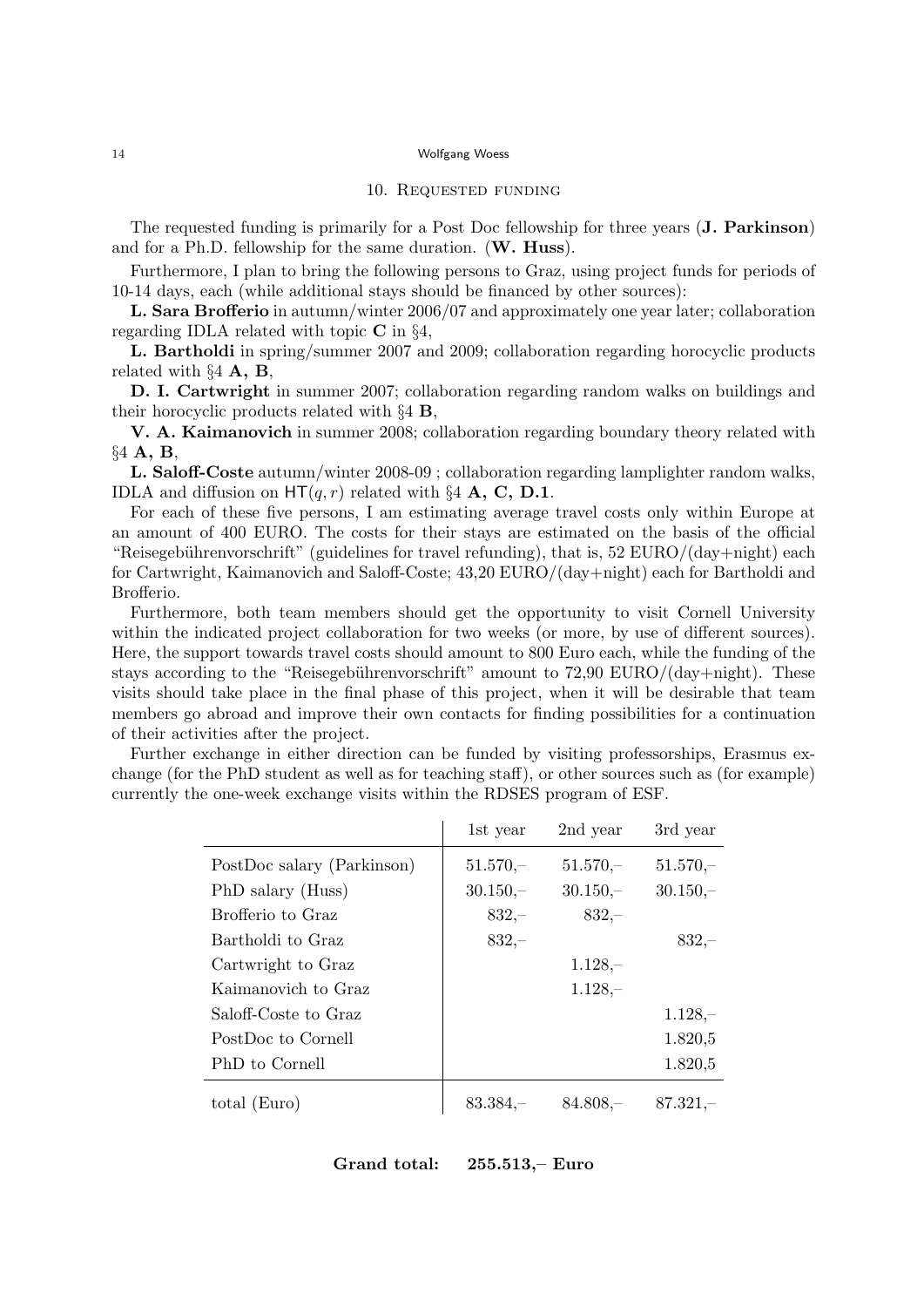#### 11. References

- [B] Barlow, M.: Which values of the volume growth and escape time exponent are possible for a graph? Rev. Mat. Iberoamericana  $20$  (2004) 1–31.
- [B-C-G] Barlow, M., Coulhon, Th., and Grigor'yan, A.: Manifolds and graphs with slow heat kernel decay, Invent. Math. 144 (2001) 609–649.
- [B-K-P-S] Benjamini, I., Kesten, H., Peres, Y., and Schramm, O.: Geometry of the uniform spanning forest: transitions in dimensions  $4, 8, 12, \ldots$ , Ann. of Math. (2) 160 (2004) 465–491.
- [B-L-P-S] Benjamini, I., Lyons, R., Peres, Y., and Schramm, O.: Group-invariant percolation on graphs, Geom. Funct. Anal. 9 (1999) 29–66.
- [Be1] Bertacchi, D.: Random walks on Diestel-Leader graphs, Abh. Math. Sem. Univ. Hamburg 71 (2001) 205–224.
- [Be2] Bertacchi, D.: Asymptotic behaviour of the simple random walk on the 2-dimensional comb, preprint, Univ. Milano-Bicocca (2004).
- [B-Z] Bertacchi, D., and Zucca, F.: Uniform asymptotic estimates of transition probabilities on combs, J. Australian Math. Soc. 75 (2003) 325–353.
- [Bl1] Blachre, S.: Agrégation limitée par diffusion interne sur  $\mathbb{Z}_d$ , Ann. Inst. H. Poincaré Probab. Statist. 38 (2002) 613–648.
- [Bl2] Blach`re, S.: Internal diffusion limited aggregation on discrete groups of polynomial growth. In Random Walks and Geometry, 377–391, de Gruyter, Berlin, 2004.
- [C-K-W] D. I. Cartwright, D. I., V. A. Kaimanovich, V. A., and Woess, W.: Random walks on the affine group of local fields and of homogeneous trees, Ann. Inst. Fourier (Grenoble) 44 (1994) 1243–1288.
- [C-G-P] Coulhon, Th., Grigor'yan, A., and Pittet, Ch.: A geometric approach to on-diagonal heat kernel lower bounds on groups, Ann. Inst. Fourier (Grenoble) 51 (2001) 1763– 1827.
- [D-F] Diaconis, P., and Fulton, W. A growth model, a game, an algebra, Lagrange inversion, and characteristic classes, Rend. Sem. Mat. Univ. Pol. Torino 49 (1991) 95–119.
- [D-S] Dicks, W., and Schick, Th.: The spectral measure of certain elements of the complex group ring of a wreath product, Geom. Dedicata 93 (2002) 121–137.
- [D-L] Diestel, R., and Leader, I.: A conjecture concerning a limit of non-Cayley graphs, J. Algebraic Combin. 14 (2001) 17–25.
- [Dr] Drmota, M.: Discrete random walks on one-sided "periodic" graphs, in: Discrete random walks (Paris, 2003), pp. 83–94 (electronic), Discrete Math. Theor. Comput. Sci. Proc., AC, Assoc. Discrete Math. Theor. Comput. Sci., Nancy, 2003.
- [E1] Erschler, A.: On the asymptotics of the rate of departure to infinity. (Russianvol. ) Zap. Nauchn. Sem. S.-Peterburg. Otdel. Mat. Inst. Steklov. (POMI) 283 (2001), Teor. Predst. Din. Sist. Komb. i Algoritm. Metody. 6, 251–257, 263; translation in J. Math. Sci. (N. Y.) 121 (2004) 2437–2440.
- [E2] Erschler, A.: On drift and entropy growth for random walks on groups, Ann. Probab. 31 (2003) 1193–1204.
- [E3] Erschler, A.: Liouville property for groups and manifolds, Invent. Math. 155 (2004) 55–80.
- [E4] Erschler, A.: Boundary behaviour for groups of subexponential growth, Annals of Math. 160 (2004) 1183–1210.
- [E5] Erschler, A.: Critical constants for recurrence of random walks on G-spaces, Ann. Inst. Fourier (Grenoble) 55 (2005) 493–509.
- [F-M] Farb, B., and Mosher, L.: A rigidity theorem for the solvable Baumslag-Solitar groups. With an appendix by Daryl Cooper, Invent. Math. 131 (1998) 419–451.
- [G1] Gerl P.: Natural spanning trees of  $\mathbb{Z}^d$  are recurrent, Discrete Math. 61 (1986) 333-336.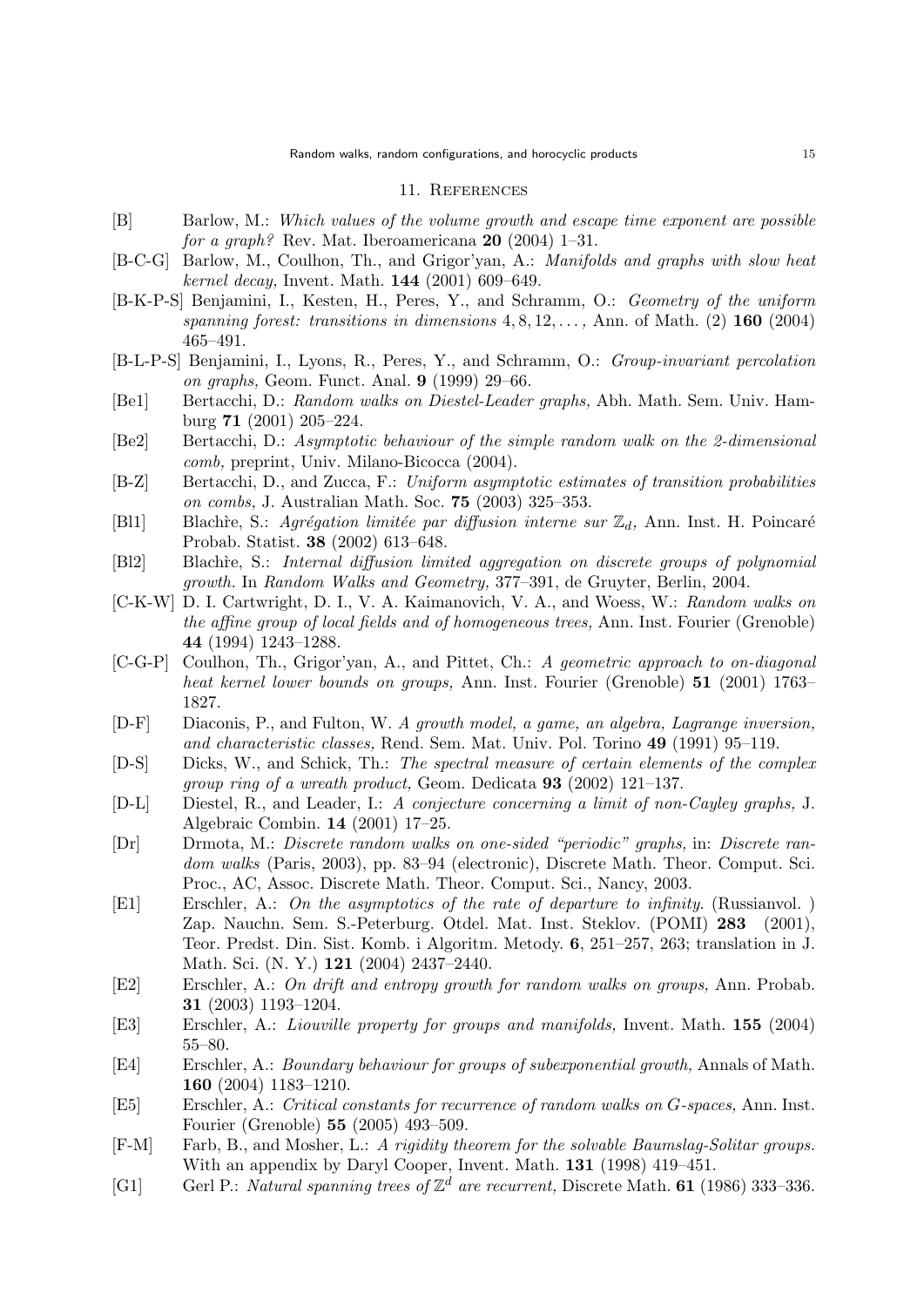- [G2] Gerl P.: Random walks on graphs with a strong isoperimetric property, J. Theoret. Probab. 1 (1988) 171–187.
- [G-T] Grabner, P. J., and Tichy, R. F.: Equidistribution and Brownian motion on the  $Sierpiński gasket, Monatsh. Math. 125 (1998) 147–164.$
- [G-W] Grabner, P. J., and Woess, W.: Functional iterations and periodic oscillations for simple random walk on the Sierpinski graph, Stochastic Process. Appl.  $69$  (1997) 127– 138.
- [G-S] Greschonig, G., and Schmidt, K.: Growth and recurrence of stationary random walks, Probab. Theory Related Fields 125 (2003) 266–270.
- [G-Z] Grigorchuk, R. I., and Zuk, A.: ˙ The lamplighter group as a group generated by a 2-state automaton, and its spectrum, Geom. Dedicata 87 (2001) 209–244.
- [G-T1] Grigor'yan, A., and Telcs, A.: Sub-Gaussian estimates of heat kernels on infinite graphs, Duke Math. J. 109 (2001) 451–510.
- [G-T2] Grigor'yan, A., and Telcs, A.: Harnack inequalities and sub-Gaussian estimates for random walks, Math. Ann. 324 (2002) 521–556.
- [H-K1] Hambly, B. M., and Kumagai, T.: Heat kernel estimates for symmetric random walks on a class of fractal graphs and stability under rough isometries. In: Fractal geometry and applications: a jubilee of Benot Mandelbrot, 233–259, Proc. Sympos. Pure Math. 72, Part 2, Amer. Math. Soc., Providence, RI, 2004.
- [H-K2] Hambly, B. M., and Kumagai, T.: Heat kernel estimates and law of the iterated logarithm for symmetric random walks on fractal graphs. In: Discrete geometric analysis, 153–172, Contemp. Math. 347, Amer. Math. Soc., Providence, RI, 2004.
- [K] Kaimanovich, V. A.: Random walks on Sierpiński graphs: hyperbolicity and stochastic homogenization. In Fractals in Graz 2001, 145–183, Trends Math., Birkhuser, Basel, 2003.
- [K-V] Kaimanovich, V. A., and Vershik, A. M. Random walks on discrete groups: boundary and entropy, Ann. Probab. 11 (1983) 457–490.
- [K-S-S] Kotani, M., Shirai, T., and Sunada, T.: Asymptotic behavior of the transition probability of a random walk on an infinite graph, J. Funct. Anal. **159** (1998), 664–689.
- [K-S1] Kotani, M., and Sunada, T.: Geometric aspects of large deviations for random walks on a crystal lattice. In: Microlocal analysis and complex Fourier analysis, 215–223, World Sci. Publishing, River Edge, NJ, 2002.
- [K-S2] Kotani, M., and Sunada, T.: Spectral geometry of crystal lattices. In Heat kernels and analysis on manifolds, graphs, and metric spaces (Paris, 2002), 271–305, Contemp. Math. 338, Amer. Math. Soc., Providence, RI, 2003.
- [K-G-V] Krattenthaler, Ch., Guttmann, A. J., and Viennot, X. G.: Vicious walkers, friendly walkers, and Young tableaux. III. Between two walls, J. Statist. Phys. 110 (2003) 1069–1086.
- [K-P] Krishnapur, M., and Peres, Y.: Recurrent graphs where two independent random walks collide finitely often, Electron. Comm. Probab. 9 (2004) 72–81.
- [L] Lawler, G.: Subdiffusive fluctuations for internal diffusion limited aggregation, Ann. Probab. 23 (1995) 71–86.
- [L-B-G] Lawler, G.,Bramson, M., and Griffeath, D.: Internal diffusion limited aggregation, Ann. Probab. 20 (1992) 2117–2140.
- [L-S-W] Lawler, G. F., Schramm, O., and Werner, W.: Conformal invariance of planar looperased random walks and uniform spanning trees, Ann. Probab. 32 (2004), 939–995.
- [L-P-P] Lyons, R., Pemantle, R., and Peres, Y.: Random walks on the lamplighter group, Ann. Probab. 24 (1996) 1993–2006.
- [L-P] Lyons, R. with Peres, Y.: Probability on Trees and Networks, Cambridge University Press, to appear; http://mypage.iu.edu/∼rdlyons/#book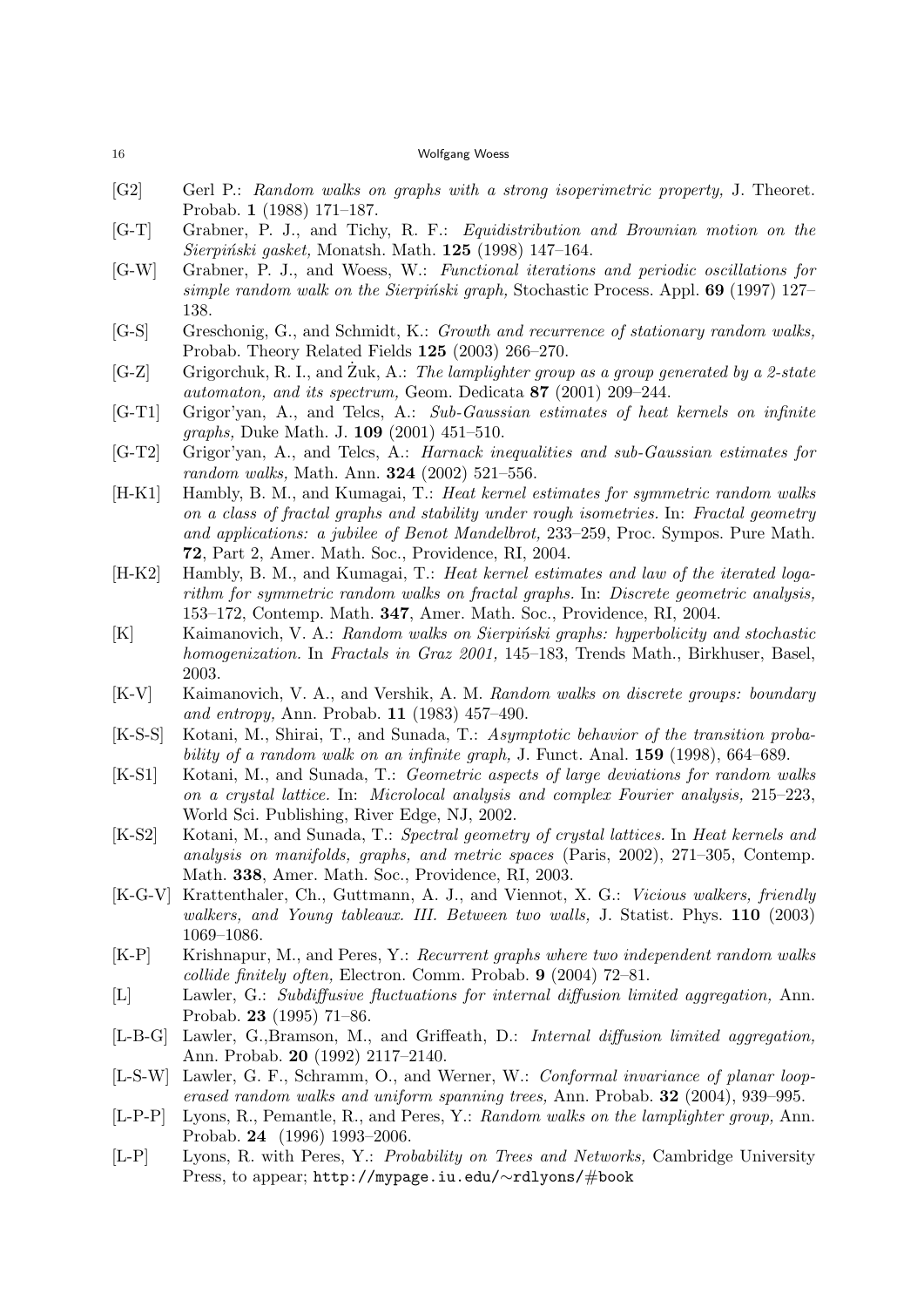- [L-P-S] Lyons, R., Peres, Y., and Schramm, O.: Markov chain intersections and the loop-erased walk, Ann. Inst. H. Poincaré Probab. Statist. **39** (2003) 779–791.
- [M] Mathieu, P.: Carne-Varopoulos bounds for centered random walks, Ann. Probab., in print.
- [P1] Parkinson, J.: Buildings and Hecke algebras, J. Algebra, to appear; http://www.maths.usyd.edu.au/u/jamesp/
- [P2] Parkinson, J.: Spherical harmonic analysis on affine buildings, Math. Zeitschrift, to appear; http://www.maths.usyd.edu.au/u/jamesp/
- [P3] Parkinson, J.: Isotropic random walks on affine buildings, preprint, Univ. Sydney  $(2005).$
- [P-SC1] Pittet, C., and Saloff-Coste, L.: On random walks on wreath products, Ann. Probab. 30 (2002) 948–977.
- [P-SC2] Pittet, C., and Saloff-Coste, L.: Random walks on abelian-by-cyclic groups, Proc. Amer. Math. Soc. 131 (2003) 1071–1079.
- [P-SC3] Pittet, C., and Saloff-Coste, L.: Random walks on finite rank solvable groups, J. Eur. Math. Soc. (JEMS) 5 (2003), 313–342.
- [R1] Revelle, D.: *Biased random walk on lamplighter groups and graphs*, J. Theoret. Probab. 14 (2001) 379–391.
- [R2] Revelle, D.: Rate of escape of random walks on wreath products and related groups, Ann. Probab. 31 (2003) 1917–1934.
- [R3] Revelle, D.: Heat kernel asymptotics on the lamplighter group, Electron. Comm. Probab. 8 (2003) 142–154.
- [Re] Révész, P.: Random Walk in Random and Non-random Environments. Second edition, World Scientific Publ., Hackensack, NJ, 2005.
- [S] S. Sawyer: Isotropic random walks in a tree, Z. Wahrscheinlichkeitsth. verw. Geb. 42 (1978), 279–292.
- [S-W] Soardi, P. M., and Woess, W.: Amenability, unimodularity, and the spectral radius of random walks on infinite graphs, Math. Zeitschrift 205 (1990) 471–486.
- [Ta] Takacs, C.: Strong law of large numbers for branching Markov chains, Markov Process. Related Fields 8 (2002) 107–116.
- [Te] Teufl, E.: The average displacement of the simple random walk on the Sierpiński graph, Combin. Probab. Comput. 12 (2003) 203–222.
- [T1] Timar, A.: Percolation on Nonunimodular Graphs, preprint, Indiana Univ. (2005).
- [T2] Timar, A.: Ends in Free Minimal Spanning Forests, Annals of Probability, to appear.
- [T3] Timar, A.: Cutsets in Infinite Graphs, Combinatorics, Probability and Computing, to appear.
- [W] Woess, W.: Random Walks on Infinite Graphs and Groups, Cambridge Tracts in Mathematics 138, Cambridge University Press, Cambridge, 2000.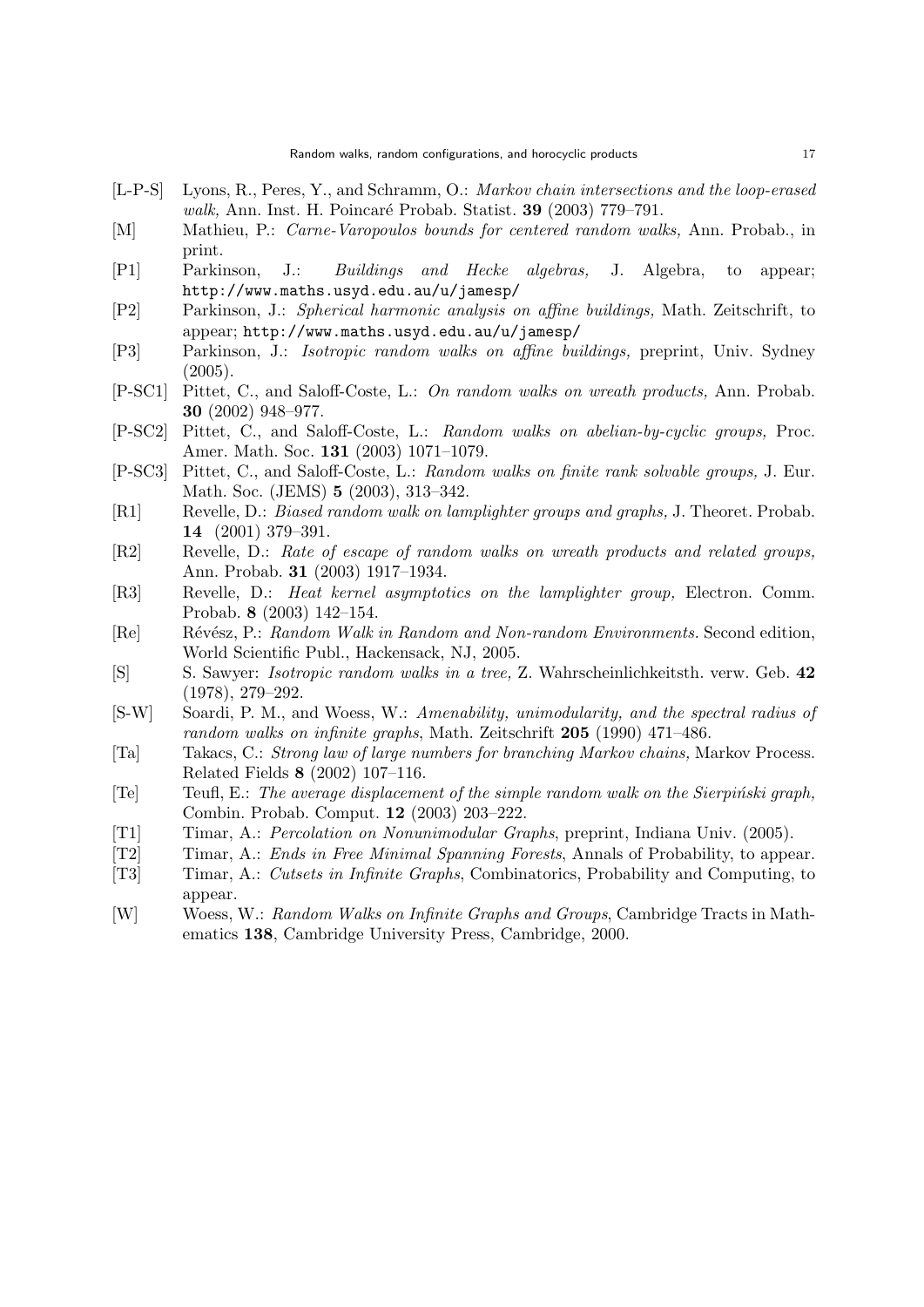### 12. Curriculum vitae and recent publications of Wolfgang Woess

Born in Vienna (Austria) 23 July 1954.

Studies of Mathematics at the Technical University of Vienna and the Universities of Munich and Salzburg.

1978: Diploma (≡ Master) degree in Mathematics at the Technical University of Vienna.

1980: Ph. D. in Matematics at the University of Salzburg (supervisor: P. Gerl).

1980–81: Research grant at the University of Salzburg.

1982–88: University assistant (Assistant professor) at the Institute of Mathematics and Applied Geometry of the Montanuniversität Leoben (Austria).

1984–85: on leave, research fellowship (sponsored by the Italian CNR) at the Department of Mathematics of the University of Rome (research group of A. Figà-Talamanca).

1985: "Habilitation" in Mathematics at the University of Salzburg.

April 1986: Visiting professor at the Universities of Rome and Milan.

1987: Biennial prize of the Austrian Mathematical Society.

Spring 1987: Visits at several universities in the U.S. (Washington University - St. Louis, City University of New York) and Canada (Université de Montréal, Simon Fraser University).

1988–1994: Associate professor for Mathematical Analysis at the University of Milan (Italy).

Summer 1989: Visiting professor at the University of Sydney (Australia).

1989 and 1990: Referee for NSF research grant applications.

1990–1999: Associate Editor of the journal "Circuits, Systems and Signal Processing" (Birkhäuser).

May/June 1991: Visiting professor at the University of Salzburg (Austria).

April–May 1992: Visits at several universities in the U.S. (Harvard Univ., CUNY, Washington Univ. - St. Louis, USC and UCLA).

May 1993: Visiting professor at Université Paris 7.

1994–1999: Full professor of Probability at the University of Milan (Italy) and (1998–1999) at the second University of Milan.

April/May 1995: Visiting professor at the University of Salzburg (Austria).

May 1996: Visiting professor at Université de Rennes-I.

April/May 1997: Visiting professor at the University of Vienna.

June 1997: Organization (together with V. A. Kaimanovich, M. A. Picardello and L. Saloff-Coste) of the INdAM conference "Random Walks and Discrete Potential Theory", Cortona (Italy).

May 1998: Visiting professor at the Technical University of Graz.

Fall semester 1998/99: on leave from Milano, visiting professor at the Universities of Vienna and Linz.

Since September 1999: Full professor of Mathematics at the Technical University of Graz.

August/September 2000: Visiting professor at Cornell University.

January 2000 - December 2003: secretary of the Austrian Mathematical Society (OMG) ¨

Organization of the special semester "2001 - Random Walks" at the Schrödinger Insitute in Vienna (together with V. A. Kaimanovich and K. Schmidt) and of the conference "2001 - Fractals in Graz" (June 2001, together with P. Grabner).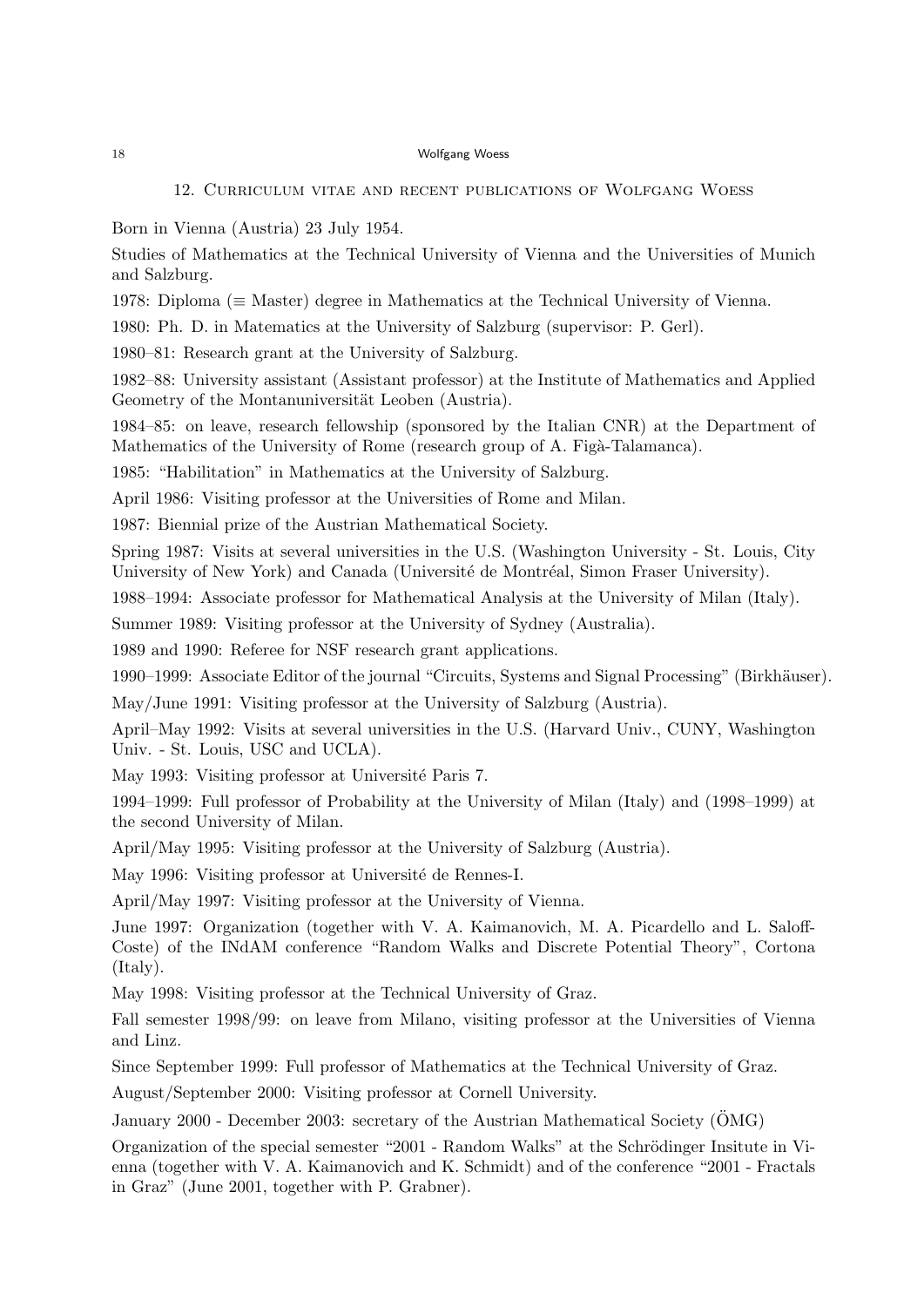April/June 2002: Visiting professor at Insitut H. Poincaré, Centre Emile Borel.

Member of the program committee of the congress of the Austrian Mathematical Society in collaboration with UMI and SIMAI, (Bozen/Bolzano, September 2003).

April 2004: Visiting professor at the University of Sydney

Organization of the conference "Geometric Group Theory, Random Walks, and Harmonic Analysis" (June 2004, Cortona, Italy).

2005 - : Head of the committee for doctoral studies at TU Graz.

Organization of the special session "Stochastic Analysis on Metric Spaces" (together with L. Saloff-Coste and K.-Th. Sturm) at the 2nd joint meeting of AMS, DMV,  $\ddot{O}MG$  (June 2005, Mainz, Germany)

Organization of the "RSDES/ESI Educational Workshop on Discrete Probability" (together with V. A. Kaimanovich and K. Schmidt) at the Erwin Schrödinger Insitute (March 2006, Vienna, Austria).

### Recent publications

Following FWF suggestions, the 7 most important publications are indicated with boldface & underlined numbers.

[1] W. Woess: Random Walks on Infinite Graphs and Groups, Cambridge Tracts in Mathematics 138, Cambridge University Press, 334+xi pages, 2000.

[2] S. Brofferio and W. Woess: On transience of card shuffling, Proc. Amer. Math. Soc. 129 (2001) 1513–1519.

[3] W. Woess: Heat diffusion on homogeneous trees, Bollettino Un. Mat. It. 4-B (2001) 703–709 and erratum (caused by printer), Bollettino Un. Mat. It. 5-B (2002) 259–260.

[4] V. A. Kaimanovich and W. Woess: Boundary and entropy of space homogeneous Markov chains, Ann. Probab. 30 (2002) 323–363.

[5] T. Nagnibeda and W. Woess: Random walks on trees with finitely many cone types, J. Theoret. Probab. 15 (2002) 399–438.

[6] T. Ceccherini-Silberstein and W. Woess: Growth and ergodicity of context-free languages, Transactions Amer. Math. Soc. 354 (2002) 4597–4625.

[7] T. Ceccherini-Silberstein and W. Woess: Growth-sensitivity of context-free languages, Theoretical Comp. Sci. 307 (2003), 103–116.

[8] W. Woess: Generating function techniques for random walks on graphs, in "Heat Kernels and Analysis on Manifolds, Graphs, and Metric Spaces", P. Auscher, Th. Coulhon and A. Grigor'yan, eds. Contemporary Math. 338 (2003) 391–423.

[9] P. M. A. Grabner, W. Woess (editors): Fractals in Graz 2001: Analysis - Dynamics - Geometry - Stochastics, Proceedings (Graz 2001), Birkh¨auser, Basel, 283+iii pages, 2003.

[10] V. A. Kaimanovich with K. Schmidt and W. Woess (editors): Random Walks and Geometry, Proceedings (ESI, Vienna, 2001), de Gruyter, Berlin, 532+x pages, 2004.

[11] D. I. Cartwright and W. Woess: *Isotropic random walks in a building of type*  $\tilde{A}_d$ , Math. Zeitschrift 247 (2004) 101–135.

[12] W. Woess: Lamplighters, Diestel-Leader graphs, random walks, and harmonic functions, Combinatorics, Probability & Computing 14 (2005) 415–433.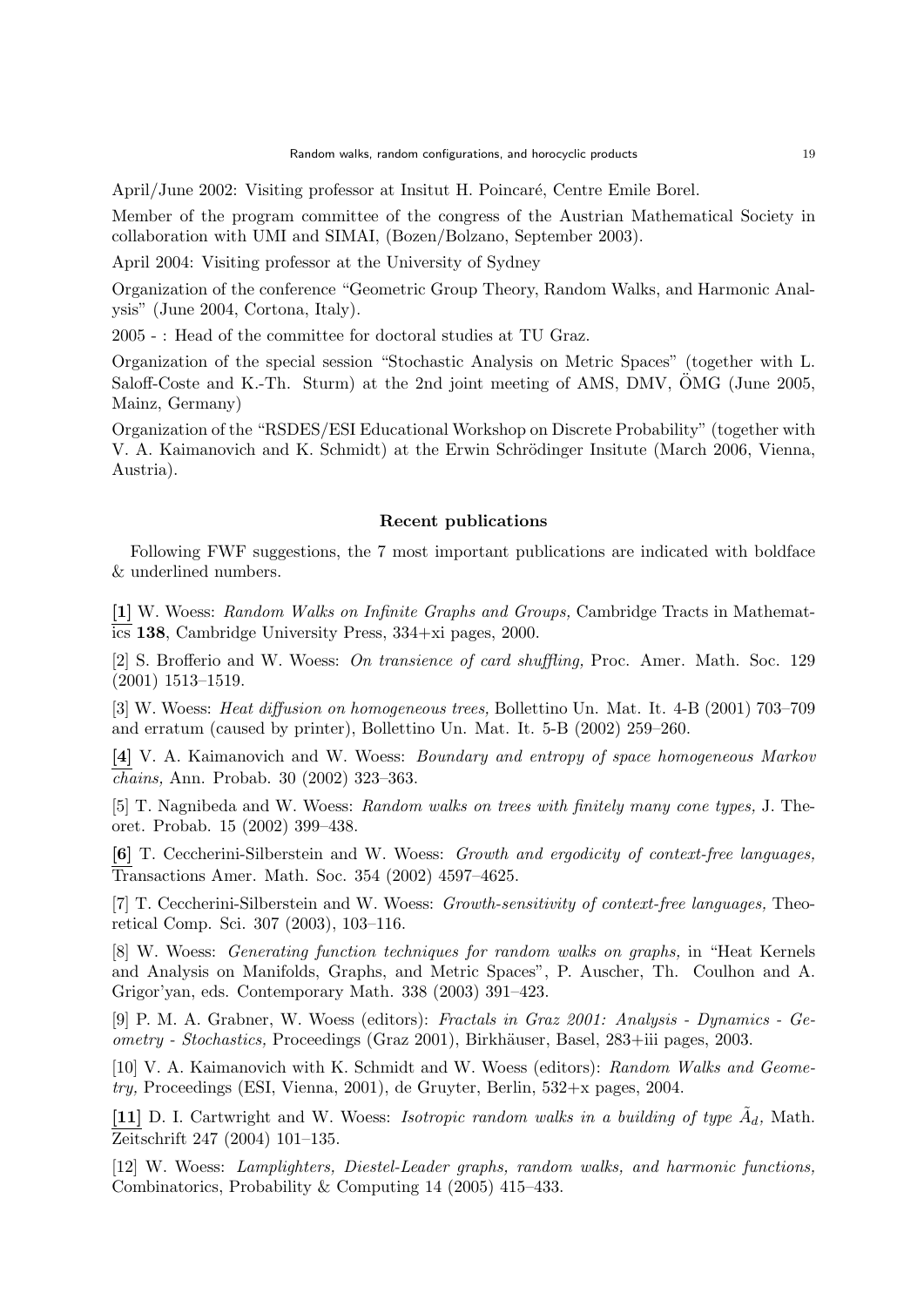[13] L. Bartholdi and W. Woess: Spectral computations on lamplighter groups and Diestel-Leader graphs, J. Fourier Analysis Appl. 11 (2005) 175–202.

[14] S. Brofferio and W. Woess: Green kernel estimates and the full Martin boundary for random walks on lamplighter groups and Diestel-Leader graphs, Annales Inst. H. Poincaré (Prob. & Stat.) 41 (2005) 1101–1123.

[15] L. Saloff-Coste and W. Woess: Transition operators on co-compact G-spaces, Revista Matematica Iberoamericana, to appear.

[16] R. Ortner and W. Woess: Non-backtracking random walks and cogrowth of graphs, Canadian J. Math., to appear.

[17] W. Woess: A note on the norms of transition operators on lamplighter graphs and groups, Int. J. Algebra and Computation, in print.

[18] S. Brofferio and W. Woess: Positive harmonic functions for semi-isotropic random walks on trees, lamplighter groups, and DL-graphs, Potential Analysis, in print.

[19] D. I. Cartwright and W. Woess: The spectrum of the averaging operator on a network (metric graph), Illinois J. Math., to appear.

[20] L. Bartholdi, M. Neuhauser and W. Woess: Horocyclic products of trees, preprint, TU Graz.

[21] L. Saloff-Coste and W. Woess: Computations of spectral radii on cocompact G-spaces, in preparation, TU Graz.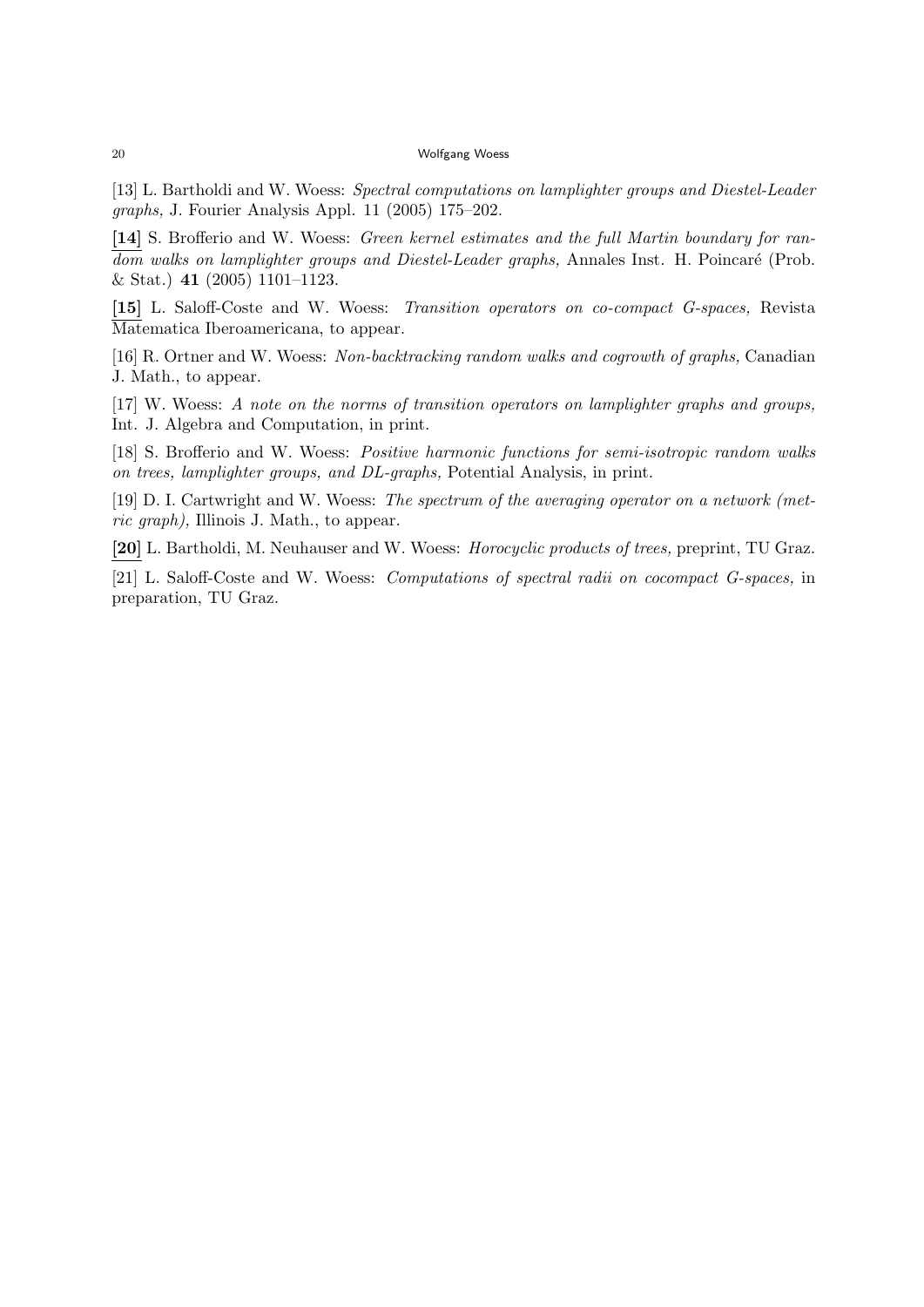# Personal Details

- Name: James William Parkinson
- Date of birth: 16/10/79
- Address: 13/458 Edgecliff Rd Edgecliff 2027 NSW Australia
- Email: jamesp@maths.usyd.edu.au
- Web: http://www.maths.usyd.edu.au/u/jamesp/

### Education

- 1. 2002–2005, Ph.D. (Mathematics), University of Sydney. Thesis title: Buildings and Hecke Algebras. Supervisor: Dr. Donald Cartwright.
- 2. 1998–2001, Bachelor of Science (Adv) with First Class Honours in Pure Mathematics, University of Sydney.

Thesis title: Regularised Products and Zeta Functions.

# Employment History

# 1. Lecturing:

- 2006, Jan–Feb, I will be the lecturer in charge for a first year undergraduate calculus course in summer school. Duties include 6 hours of lecturing each week, preparation of tutorials and exam, and marking.
- 2005, Semester 2, lecturer for a first year undergraduate course in algebra. Duties include two lectures per week, tutorials, consultation, preparation of assignments, quizzes, computer project and exam, marking, and webmaster for the course webpage.
- 2005, Jan–Feb, lecturer in charge for a second year undergraduate course 'Matrix Applications' over summer school. Duties include four hours of lecturing per week, preparation of tutorials, assignments, quizzes and exam, and marking of quizzes, assignments and the exam.
- 2004, Jan–Feb, lecturer in charge for a second year undergraduate course 'Matrix Applications', with duties as above.
- 2003, substitute lecturer for five lectures of a second year advanced course on vector calculus and complex variables.
- 2. Tutoring: 2001–2005, employed as a casual tutor (supervising exercise and practice classes and marking assignments) for classes including undergraduate courses in algebra, calculus and discrete mathematics.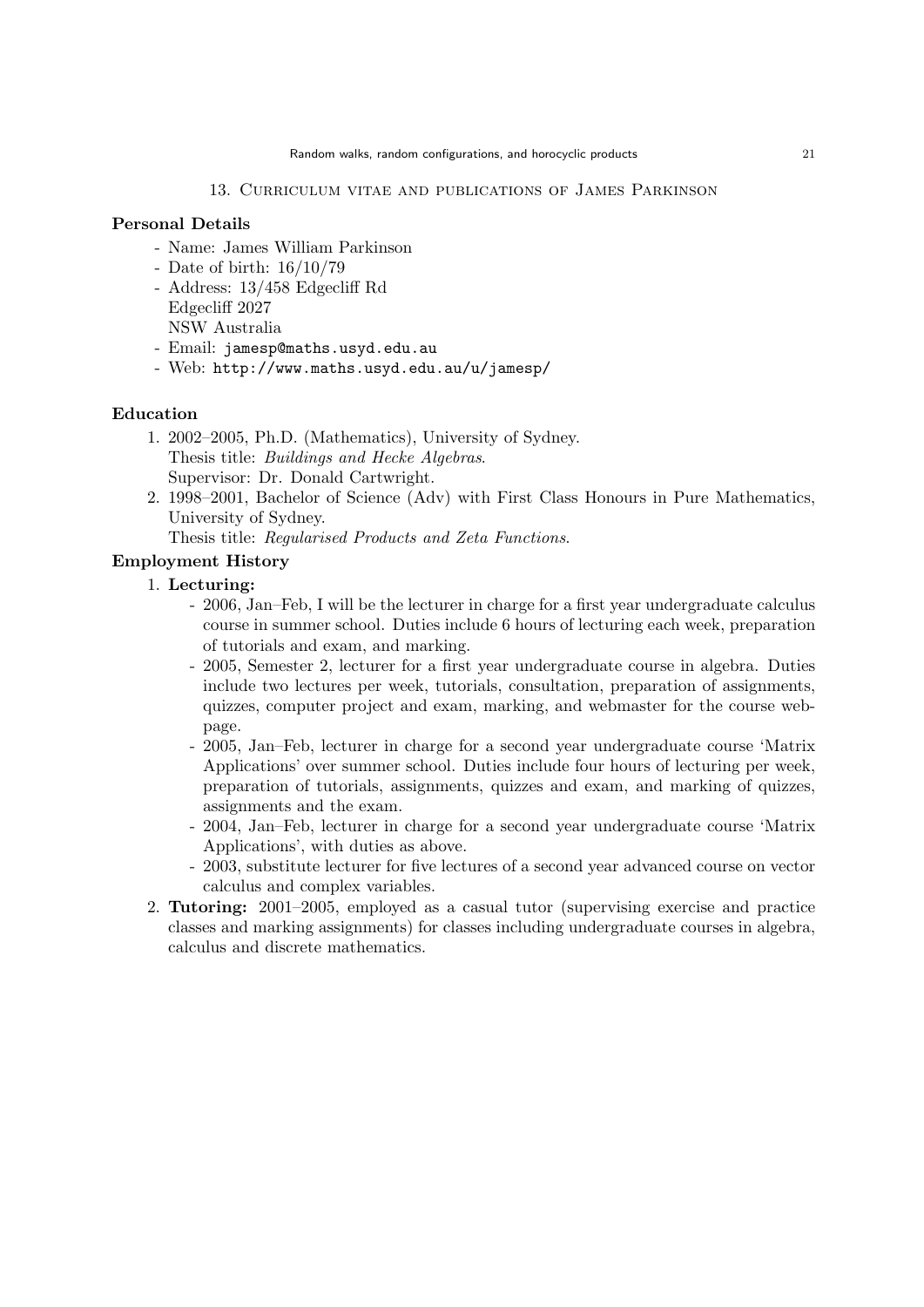# Conferences and Seminars

- 1. 2005:
	- Buildings Seminar (at Sydney University). Each week I gave a one hour talk to a group of five academics who attend the seminar. Topics include buildings and Hecke algebras, and most lectures are adapted from material in my thesis.
	- Australian Mathematical Society annual conference. I gave a talk on Spherical Harmonic Analysis on Affine Buildings.
	- Algebra Seminar (Sydney University). I gave a one hour talk Buildings and Hecke Algebras on my thesis.
	- Sydney University 'Sums' talk. I gave a one hour talk on Random walks on trees and grids.
- 2. 2004:
	- Australian Mathematical Society annual conference. I gave a talk called Averaging Operators on Buildings.

# Publications

- 1. J. Parkinson. Buildings and Hecke Algebras, Journal of Algebra, to appear (approximately 55 pages).
- 2. J. Parkinson. Spherical Harmonic Analysis on Affine Buildings, Math. Zeitschrift, to appear (approximately 45 pages).

# Preprints

- 1. J. Parkinson. Isotropic Random Walks on Affine Buildings, submitted to Annales de l'Institut Fourier (approximately 35 pages).
- 2. J. Parkinson. Hecke Structure Constants, in preparation.